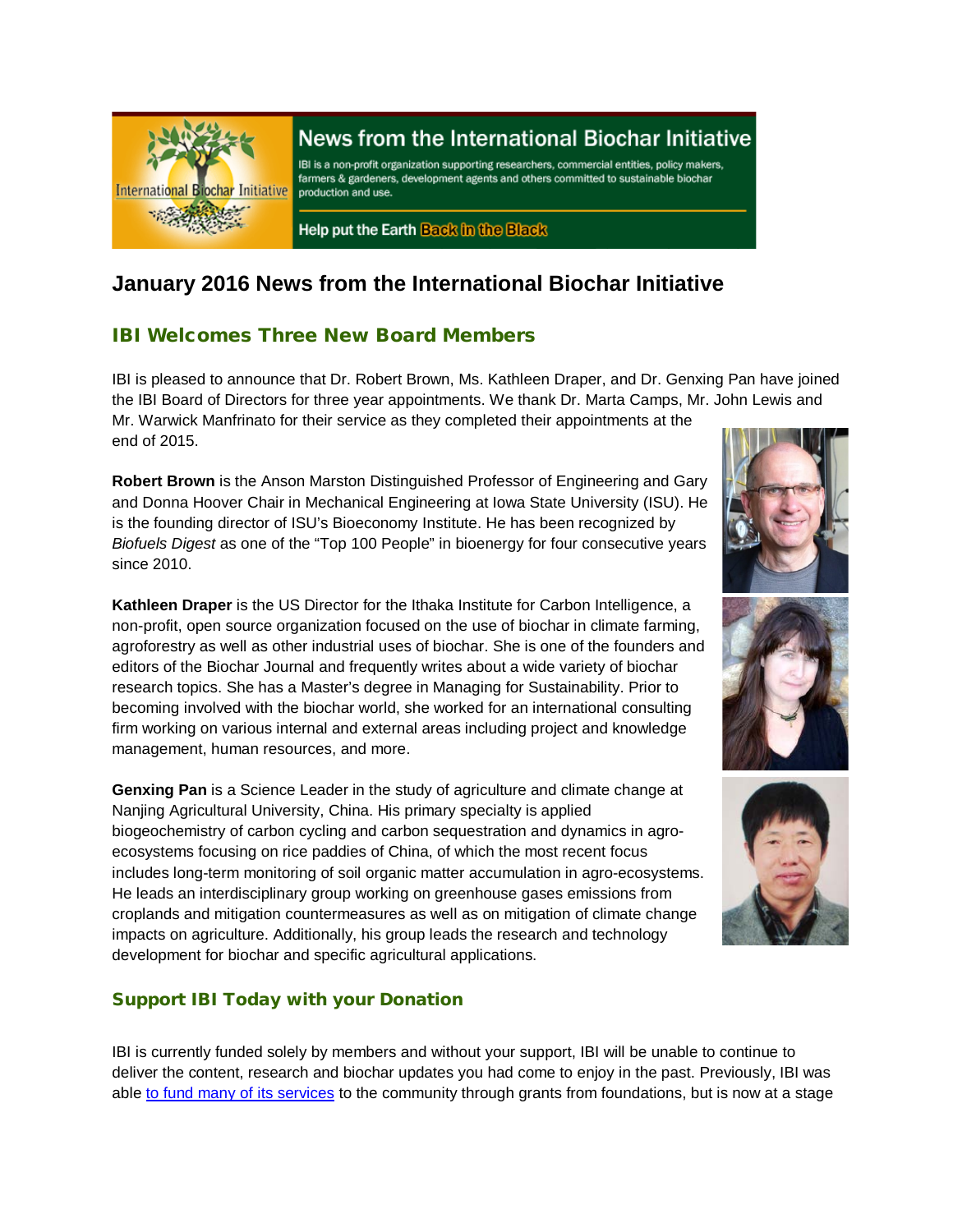where the long-term financial support by foundations is not available, and the biochar community will need to carry a larger share of the responsibility to move IBI forward. Many of you are and have supported IBI over the past 10 years and we thank you very much for that. However, in order to keep its doors open and services available, we seek your continued support. [Please click here](https://ibi.memberclicks.net/index.php?option=com_mc&view=mc&mcid=form_105579) to make a donation. (Memberships are not available at this time, but all current members will receive their year-long member benefits as well as those who donate \$75 or more.)

Thank you for your help in providing the global community with the information needed to develop the science, management, and implementation of sustainable biochar production and use.

## COP 21 Report from IBI Board Members: A Synopsis on Opportunities for Biochar

In December 2015, delegates from around the world met in Paris, France for the 21st Conference of the Parties (COP) to the United Nations Framework Convention on Climate Change to draft and agree to a new international agreement on climate change. Th[e text coming out of the meeting is available in full;](http://unfccc.int/resource/docs/2015/cop21/eng/l09.pdf) an [excellent snapshot of outcomes is available here.](http://4.bp.blogspot.com/-XYMvyza0wVY/VmzSIzjnK-I/AAAAAAAAK0E/0ay6eB0egDA/s1600/CWDR3vBWIAAIW6F.jpg)

Three IBI Board Members, Johannes Lehmann, Guy Reinaud and John Lewis, were in attendance at the COP21. Mr. Reinaud and Mr. Lewis have produced a short report on the event entitled *Global Landscapes and Soil Carbon at COP21* and have included possible routes for biochar moving forward; this [report is available for IBI dues-paying members only](https://ibi.memberclicks.net/login) or those who donate \$75 or more. The report provides a quick inside look at the organizations and initiatives best positioned to more fully integrate biochar into their activities, mainly through "climate-smart" agriculture and supporting resilient forests and landscapes.

Dr. Johannes Lehmann produced a [short video highlighting the role of soil carbon sequestration and](https://www.youtube.com/watch?v=htc_SVhGoDU)  [science](https://www.youtube.com/watch?v=htc_SVhGoDU) for the event and stated, "*Soils and agriculture are important emitters of greenhouse gases that we have to reduce, but can also be tremendous sinks. Soils contain much more carbon than the entire vegetation of the planet and atmosphere, combined. Small changes in soil carbon can have large effects on the greenhouse gas balance. And soils are the safest and most productive way of stashing away atmospheric carbon. Maybe it is the only way of drawing carbon dioxide from the atmosphere that has only positive outcomes*."

Additional biochar-focused information coming out of COP21 include the publication of a book by reporter [Albert Bates,](http://www.amazon.com/gp/product/B019L70NU4) as well as an update by the [ALL Power Labs](http://www.allpowerlabs.com/news/copandcarbon.html) company which was in attendance in Paris to showcase their gasification/biochar production units to highlight opportunities to generate power while drawing down atmospheric  $CO<sub>2</sub>$  levels.

For more information on biochar and carbon sequestration, please see: <http://www.biochar-international.org/biochar/carbon>

### New and Renewing Business Members

A listing of all current IBI [Business](http://ibi.memberclicks.net/message/urlRedir?id=61092&recip=2037fe9e-203a-4b7f-af3c-ac8774c71cbd) and [Organization](http://ibi.memberclicks.net/message/urlRedir?id=61093&recip=2037fe9e-203a-4b7f-af3c-ac8774c71cbd) Members can be found on our website. Please note, Business and Organization descriptions are submitted by each individual entity, and are not developed or written by IBI.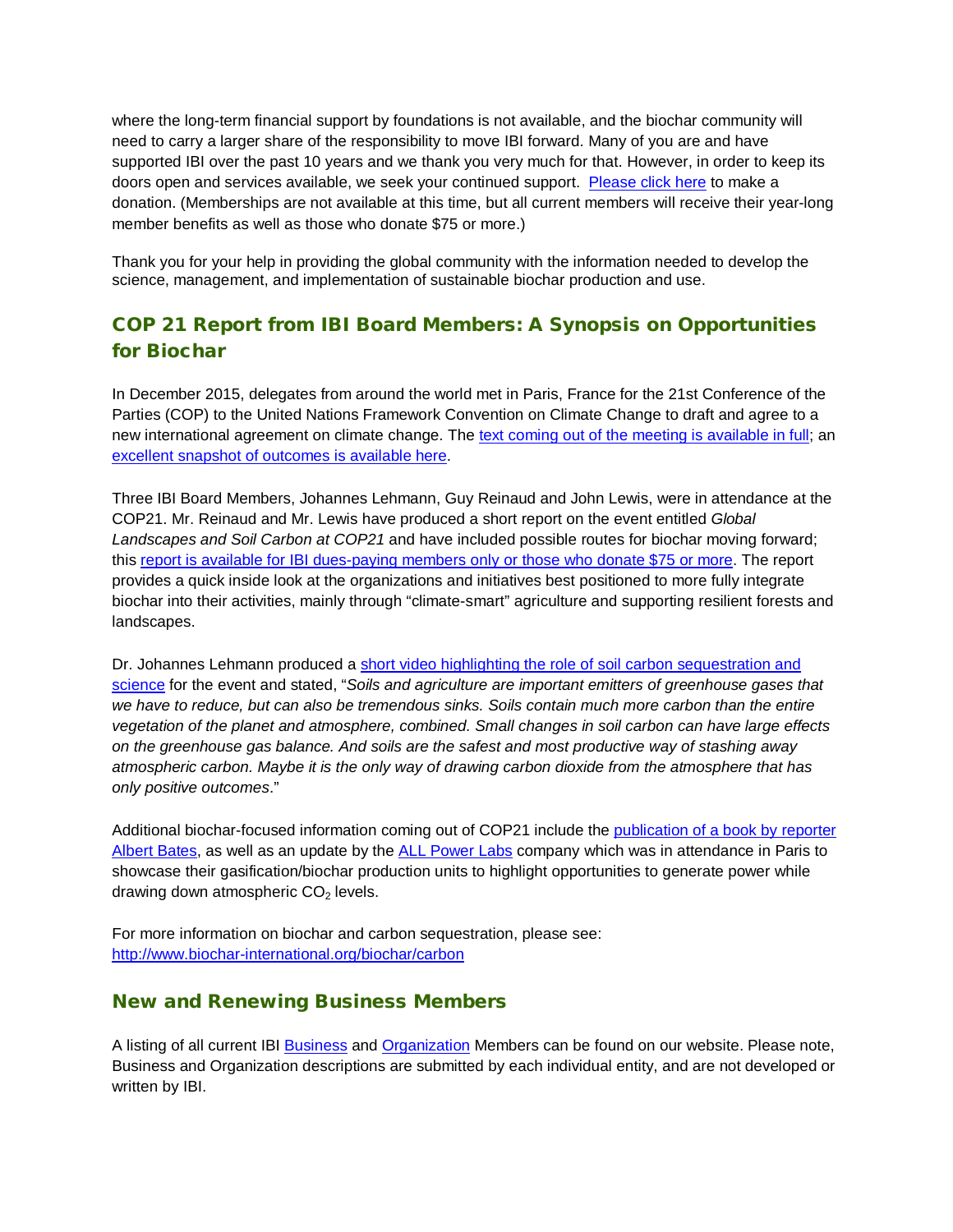#### **New Business Member: BIOMACON GmbH**

BIOMACON produces modern Combined Heat and Biochar (CHB) pyrolysis technology with the following characteristics:

- Heat and biochar incidentally
- Clean biochar
- Excellent emission values
- A reliable, durable and cost-effective system

If you have any questions, please feel free to contact them at [www.biomacon.com](http://www.biomacon.com/) or email at [info@biomacon.com.](mailto:info@biomacon.com)

#### **Renewing Business Members: ArSta Eco and TR Miles Technical Consultants, Inc**

**ArSta Eco:** ArSta Eco is a technology company working on innovative methods of production and commercialization of biochar. Set in the heart of the Coconut growing belt of Karnataka, India, the company utilizes the abundant residues from the industry. Coconut shell, husk, and frond are all utilized in producing various grades of biochar targeting buyers in water treatment, agricultural, and associated industries. Deploying a modern standalone multi feed constant fed reactor that has multiple product

streams of biochar, energy and distillates, the company is negotiating to commission further reactors to key clients keen to solve multiple agricultural and municipal waste problems existing within a developing India. ArSta Eco targets to set up multiple reactors in a distributed model to produce biochar and clean energy thereby contributing to meaningful GHG reductions.

Working with rural farm clusters, ArSta Eco educates farmers in crop yield enhancement, improved irrigation, waste management and decentralized power generation leading to increased living standards. They strongly believe that "Localization is the key to sustainability and rural livelihood security". In addition they collaborate with key universities to explore new uses for biochar and welcome research enquiries. For more information, see [http://www.arstaeco.com.](http://www.arstaeco.com/)

**T.R. MILES TECHNICAL CONSULTANTS, INC.** provides technical assistance primarily to industry for complete system design, product, and process development for the wood, food, agricultural and energy industries. The firm continues the innovative consulting design engineering started by Thomas R. Miles, P.E., in 1947. Their equipment is used throughout the world. Projects include harvesting and processing of field crops and residues; harvesting and processing of forest residues and urban wood; boilers, combustion, carbonization and gasification; organic recycling, composting and manure management.

Their special expertise is the development of energy conversion and materials handling systems for wood, crop residues, and food processing residues. They have unique experience in the transformation of ash in wood, straws, stalks, and manures. They design systems for densification, carbonization, gasification, power generation, and residue and nutrient management with a special interest in biochar.





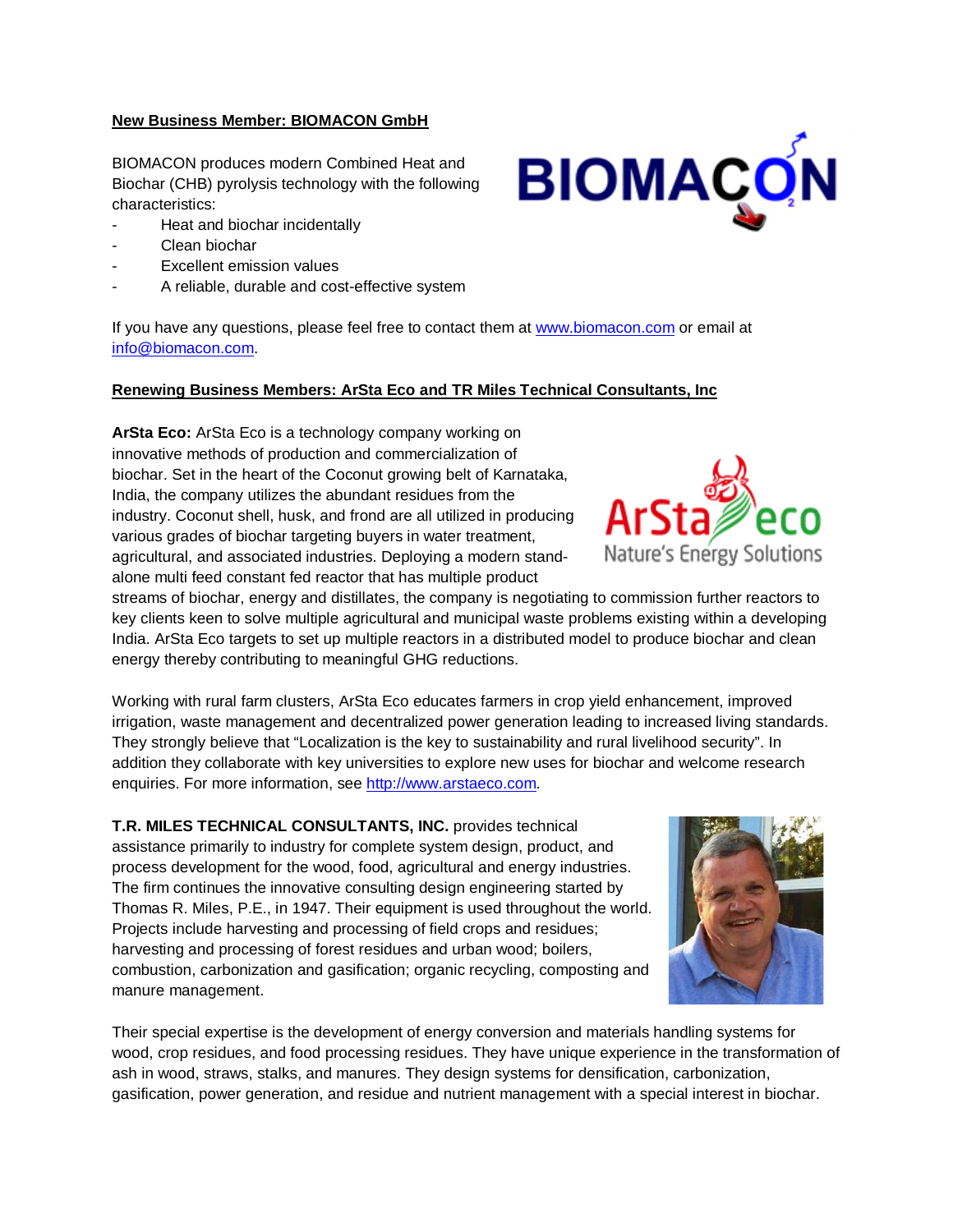They have sponsored and hosted internet discussions on biomass energy and biochar since 1994, including anaerobic digestion, gasification, improved cooking stoves, [a biochar website](http://biochar.bioenergylists.org/) and a biochar discussion list since 2006 [\(biochar@yahoogroups.com\)](mailto:biochar@yahoogroups.com). Tom Miles is on the board of directors of IBI, the US Biochar Initiative, and a coordinator of the [Pacific Northwest Biochar Working Group](http://www.nwbiochar.org/). For more information, see [http://www.trmiles.com.](http://www.trmiles.com/)

### Did you know that the IBI Online Biochar Training Course is Ongoing?

If you are interested in gaining more in-depth knowledge on biochar and biochar systems, consider registering for IBI's online course, *[Biochar Training for Environmental Sustainability and Economic](http://www.biochar-international.org/online_course)  [Development](http://www.biochar-international.org/online_course)*. This ten week, ongoing course provides participants an intensive training series on all aspects of biochar, presented by leading biochar experts. Participants have the opportunity to learn about best-science updates on biochar to promote the uptake of biochar production and use, and actions necessary to overcome the barriers to commercialization of the biochar industry. The course contains 19 separate lessons—each with a subject overview, a recorded audio/video presentation lasting 30 – 45 minutes (some lessons contain more than one video), and quizzes to test comprehension and retention. There is also an optional introductory presentation on the basics of biochar and the IBI so that all participants start the course with a common understanding of both. Course materials are presented in a user-friendly online format and participants can access the course at their convenience over ten weeks and will receive a certificate of completion at the conclusion of the course.

Course materials are based on presentations from the June 2014 in-person biochar training course titled, "*Biochar for Environmental Sustainability and Economic Development,*" hosted by the University of Santiago de Compostela, Spain, and developed and presented by IBI and collaborators. For more information on member and non-member pricing and registration, please see [www.biochar-international.org/online\\_course.](http://www.biochar-international.org/online_course)

# The Nigerian Biochar Initiative Formed in Meeting at Bowen University, Iwo, Nigeria

The 1<sup>st</sup> Biochar Technology Stakeholders' meeting was hosted by Bowen University, Iwo, Nigeria in March 2015 by the University's Faculty of Agriculture with the program theme: *Putting the Earth Back in the Black for Sustainable Food Security and a Safer Environment*. The meeting was held in order to draw the attention of participants to the many benefits of biochar technology for sustainable agricultural development and the mitigation of climate change. One of the main outputs of this meeting was the formation of the Nigerian Biochar Initiative—the first major regional biochar group operating in Africa.

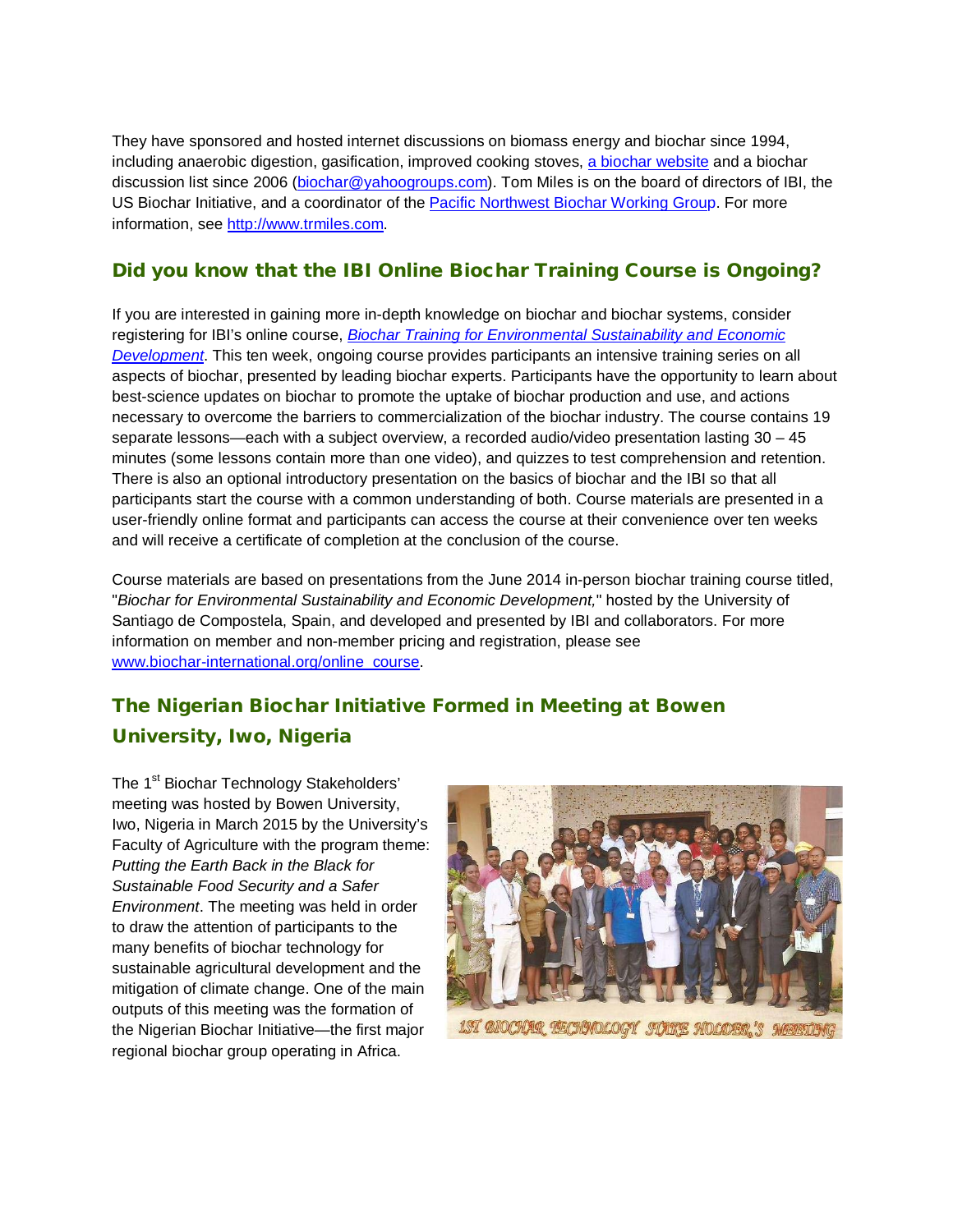The event was the first of its kind in Nigeria and attracted both academics from national universities and research institutes, as well as farmers from local communities. In his keynote address titled "The Promise of Biochar Technology for Sustainable Agricultural Development, Climate Change Mitigation and Clean Environment", Professor Oluwatoyin A. Babalola spoke on the potential functions of biochar technologies, stressing the effect of biochar on sustainable soil development and biochar as an agent of climate change mitigation. The co-host, Dr. John A. Fagbenro, welcomed guests and highlighted the purpose of the meeting. He stated that the program would create awareness among biochar technology stakeholders and also examined the potentials of biochar technology. Dr. Fagbenro informed the audience that the meeting would also create a forum for the exchange of ideas in biochar technology research and development in Nigeria. And before the end of the meeting, participants formed the Nigerian Biochar Initiative (NBI), nominating Dr. J.A Fagbenro as the Chairman of the 7-man Steering Committee. For more information, please see: [http://www.biochar-international.org/regional/Nigeria.](http://www.biochar-international.org/regional/Nigeria)

## Introducing the Jordan Biochar Research Initiative (JBRI)

The Jordan Biochar Research Initiative (JBRI) was initiated in Jordan on 2014 by Dr. Osama Mohawesh at Mutah University, with "*Support Research and Technological Development and Innovation initiatives and Strategies in Jordan*" funding from the European Union (EU-SRTDII). A number of researchers



with related expertise have joined the research efforts of JBRI, which is aimed primarily at improving understanding of how biochar functions in modern agricultural systems. The JBRI envisions an intensive and broad-based scientific program as providing essential background and knowledge in advance of advocating the large-scale use of biochar in soil.

Sustainable agriculture and water productivity in Jordan need enhancement by the integration of innovative methods, knowledge, and extension services that allow stakeholders and farmers to evaluate the feasibility of new, user-friendly, and cost-effective technologies. The main objective of the JBRI is to start a research program to evaluate the benefits of biochar as a soil amendment to enhance nutrient and water use efficiency for different cropping systems in Jordan, and to highlight demonstration activities related to the use of biochar as a possible strategy to improving crop yield and reducing economic and health vulnerability to climate change. For more information on the Jordan Biochar Initiative, please see [http://www.biochar-international.org/regional/Jordan.](http://www.biochar-international.org/regional/Jordan)

# Opportunities in Biochar

- Take advantage of a free subscription to Biomass Magazine. More information is available at <http://www.biochar-international.org/node/5537>
- Download the open access biochar book: *Biochar Culture*, by Dr Sai Bhaskar Reddy Nakka. The text highlights the use of biochar in communities and its potential for increased sustainable agriculture in smaller scale farmsteads and homes, focusing on work in India. The book can be accessed at [http://www.biocharculture.com](http://www.biocharculture.com/)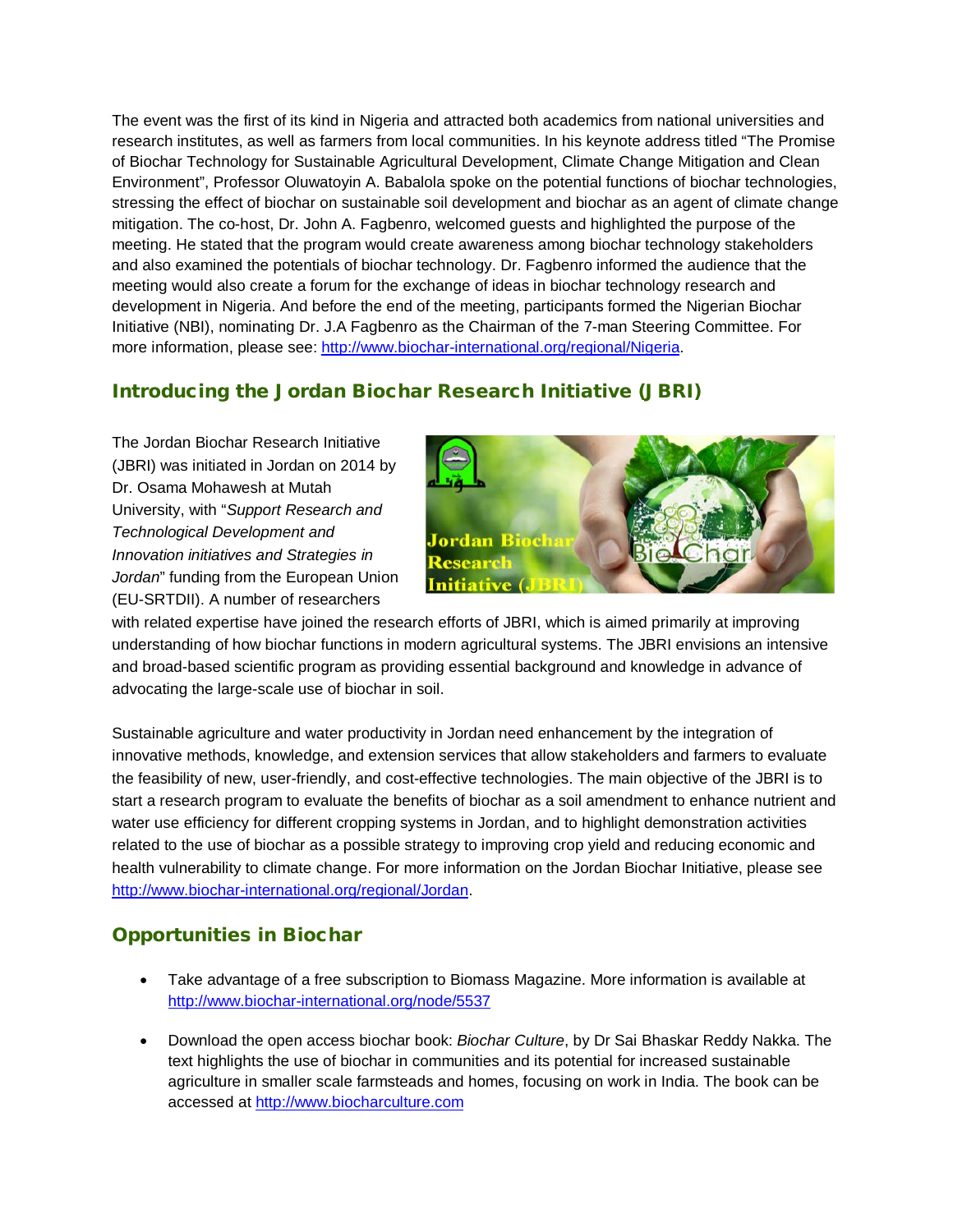- Job postings in biochar (as well as research/educational opportunities) can be accessed at [http://www.biochar-international.org/network/jobs](http://ibi.memberclicks.net/message/urlRedir?id=61120&recip=2037fe9e-203a-4b7f-af3c-ac8774c71cbd)
- Looking for potential grant funding? Check out the Terra Viva Grants Directory which develops and manages information about grants for agriculture, energy, environment, and natural resources in the world's developing countries at<http://www.terravivagrants.org/Home>

## Upcoming Calendar Events

- March 30 April 1, 2016: Northeast Biomass Heating Expo 2016. Location: Burlington, VT, USA. For more information:<http://www.biochar-international.org/node/7389>
- April 11 14, 2016: 9th Annual International Biomass Conference & Expo. Location: Charlotte, NC, USA. For more information:<http://www.biochar-international.org/node/7430>
- April 17 22, 2016: European Geosciences Union General Assembly 2016 with the biocharspecific session: SSS5.8: Future challenges in biochar research. Location: Vienna, Austria. For more information:<http://www.biochar-international.org/node/7662>
- June 6 9, 2016: 24th European Biomass Conference and Exhibition. Location: Amsterdam, the Netherlands. For more information:<http://www.biochar-international.org/node/7651>
- Save the Date: August 2016. Biochar 2016: The Synergy of Science and Industry: Biochar's Connection to Ecology, Soil, Food, and Energy. Location: Corvalis, OR, USA. For more information:<http://usbi2016.org/>

See the [IBI Calendar page](http://ibi.memberclicks.net/message/urlRedir?id=61131&recip=2037fe9e-203a-4b7f-af3c-ac8774c71cbd) for more events. To add an event to the calendar, send the information to [info@biochar-international.org.](http://ibi.memberclicks.net/message/urlRedir?id=61132&recip=2037fe9e-203a-4b7f-af3c-ac8774c71cbd)

### Recently Published Biochar Research

IBI tracks all published research on biochar and includes it in our *online bibliography*. The following articles were added in the past two months. Please visit the website bibliography for more information on any of these articles. Due to copyright infringement laws, we cannot provide full copies of articles unless we have permission from the publisher. If you have published work that is not included, [please email us.](http://ibi.memberclicks.net/message/urlRedir?id=24748&recip=be7c7021-8bab-4aa7-a274-1c95dcc834ca)

Abrishamkesh, S.; M. Gorji, H. Asadi, G.H. Bagheri-Marandi, A.A. Pourbabaee (2015). Effects of rice husk biochar application on the properties of alkaline soil and lentil growth. Plant Soil Environ; DOI 10.17221/117/2015-PSE

Agegnehu, Getachew; Adrian M. Bass, Paul N. Nelson, Michael I. Bird (2015). Benefits of biochar, compost and biochar–compost for soil quality, maize yield and greenhouse gas emissions in a tropical agricultural soil. Science of the Total Environment; DOI 10.1016/j.scitotenv.2015.11.054

Ahmed, Mohammad Boshir; John L. Zhou, Huu Hao Ngo, Wenshan Guo (2015). Insight into biochar properties and its cost analysis. Biomass and Bioenergy; DOI 10.1016/j.biombioe.2015.11.002

Ainin Niswati (2015). Application of biochar produces changes in some soil properties. Book: Biochar for future food security: learning from experiences and identifying research priorities; [http://books.irri.org/LP18\\_content.pdf](http://books.irri.org/LP18_content.pdf#page=15)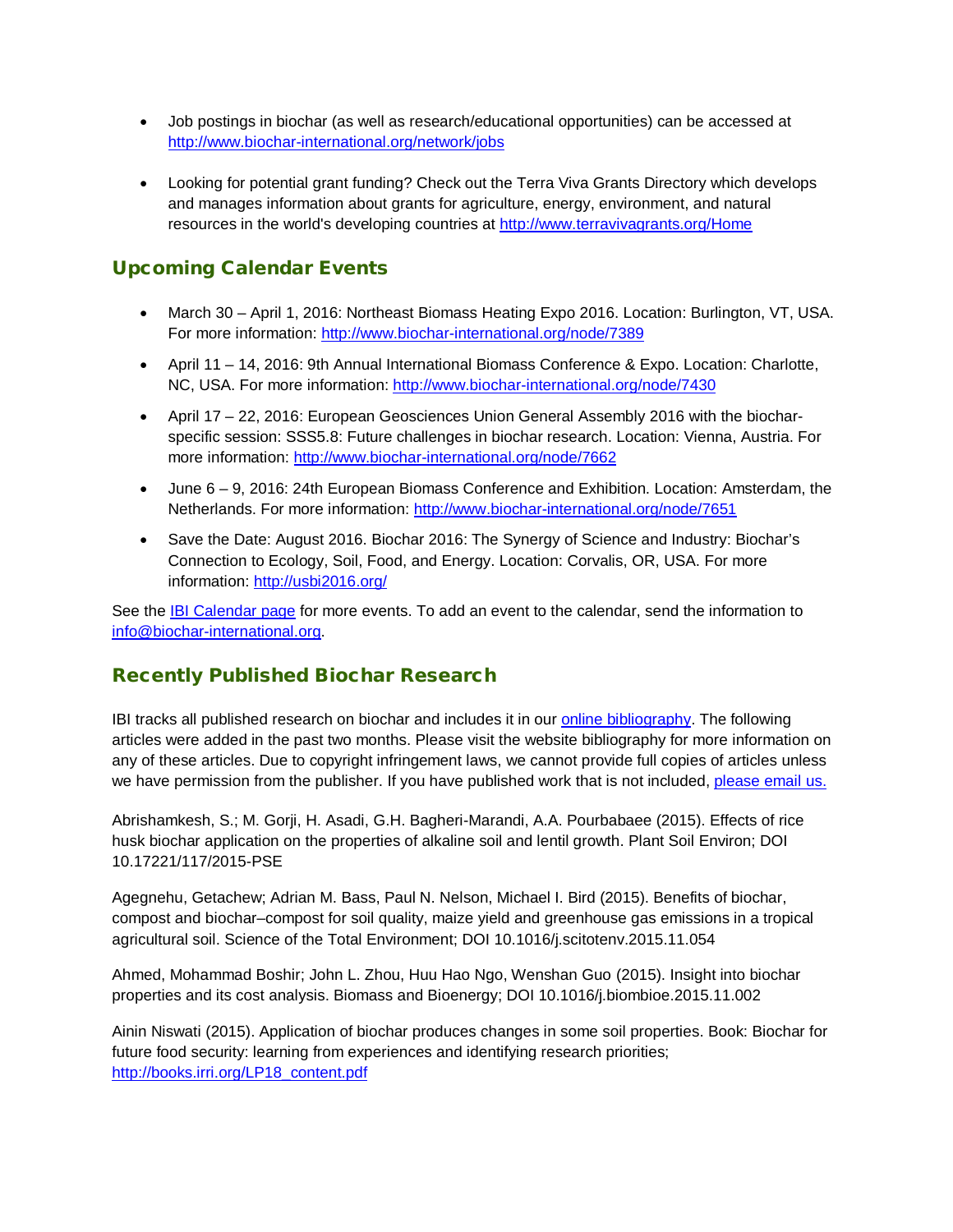Alamin, Ahmed Hassan; Lupong Kaewsichan (2015). Adsorption of Pb(II) Ions from Aqueous Solution in Fixed Bed Column by Mixture of Clay plus Bamboo Biochar. Walailak Journal of Science and Technology;<http://wjst.wu.ac.th/index.php/wjst/article/view/1847/0>

Ali, Mehmood (2015). Enhancing oil extraction processes for flaxseed and microalgae. Thesis: University of Glasgow;<http://theses.gla.ac.uk/6970>

Ameloot, Nele; Peter Maenhout, Stefaan De Neve, Steven Sleutel (2015). Biochar-induced N2O emission reductions after field incorporation in a loam soil. Geoderma; DOI 10.1016/j.geoderma.2015.12.016

Amini, Sevda; Hossein Ghadiri, Chengrong Chen, Petra Marschner (2015). Salt-affected soils, reclamation, carbon dynamics, and biochar: a review. Journal of Soils and Sediments; DOI 10.1007/s11368-015-1293-1

An Yan, Ji Qiang, Zhao Shixiang, Wang Xudong (2015). The impact of biochar on soil aggregates distribution orchard and water retention; [http://www.hjkx.ac.cn/hjkx/ch/reader/view\\_abstract.aspx?flag=1&file\\_no=20160138&journal\\_id=hjkx](http://www.hjkx.ac.cn/hjkx/ch/reader/view_abstract.aspx?flag=1&file_no=20160138&journal_id=hjkx)

Ardiwinata, Asep Nugraha; and Elisabeth Srihayu Harsanti (2015). The role and use of activated carbon in the agriculture sector to control insecticide residues. Book: Biochar for future food security: learning from experiences and identifying research priorities; [http://books.irri.org/LP18\\_content.pdf](http://books.irri.org/LP18_content.pdf#page=64)

Arthur, M. James R., Wenqiao Yuan, Michael D. Boyette, Donghai Wang, Ajay Kumar (2015). Characterization of biochar from rice hulls and wood chips produced in a top-lit updraft biomass gasifier. 2015 ASABE Annual International Meeting;<http://elibrary.asabe.org/abstract.asp?Aid=46252>

Bachmann, Hans Jörg; Thomas D. Bucheli, Alba Dieguez-Alonso, Daniele Fabbri, Heike Knicker, Hans-Peter Schmidt, Axel Ulbricht, Roland Becker, Alessandro Buscaroli, Diane Buerge, Andrew Cross, Dane Dickinson, Akio Enders, Valdemar I. Esteves, Michael W. H. Evangelou, Guido Fellet, Kevin Friedrich, Gabriel Gasco Guerrero, Bruno Glaser, Ulrich M. Hanke, Kelly Hanley, Isabel Hilber, Dimitrios Kalderis, Jens Leifeld, Ondrej Masek, Jan Mumme, Marina Paneque Carmona, Roberto Calvelo Pereira, Frederic Rees, Alessandro G. Rombolà, José Maria de la Rosa, Ruben Sakrabani, Saran Sohi, Gerhard Soja, Massimo Valagussa, Frank Verheijen, and Franz Zehetner (2015). Toward the Standardization of Biochar Analysis: The COST Action TD1107 Interlaboratory Comparison Journal of Agricultural and Food Chemistry; DOI 10.1021/acs.jafc.5b05055

Barriga, Moreno; Fabián; Díaz López, Vicente; Acosta Méndez, Francisco José; Faz Cano, Ángel; Zornoza Belmonte, Raúl (2015). Influencia de la temperatura y del tiempo de pirólisis en la hidrofobicidad de biocarbón obtenido a partir de purín porcino;<http://repositorio.upct.es/handle/10317/5002?show=full>

Baysal, Mustafa and Yuda Yürüm (2015). Characterization of bio-oils and bio-char obtained from the pyrolysis of a mixture of Lolium perenne, Festuca ovina, Festuca rubra and Poa pratensis grasses. Biofuels;<http://www.tandfonline.com/doi/abs/10.1080/17597269.2015.1123983>

Begaye, Galveston; Thomas Meixner, Jon Chorover (2015). Changes in DOM Quantity and Quality in a Southern Rockies Forested Catchment. Natural Ground Water Association; <https://ngwa.confex.com/ngwa/2016hwqsw/webprogram/Paper10768.html>

Bhattacharjya, Sudeshna; Ramesh Chandra, Mahaveer P. Sharma, Sushil K. Sharma, Richa Agnihotri (2015). Biochar and Crop Residue Amendments on Soil Microbial and Biochemical Properties.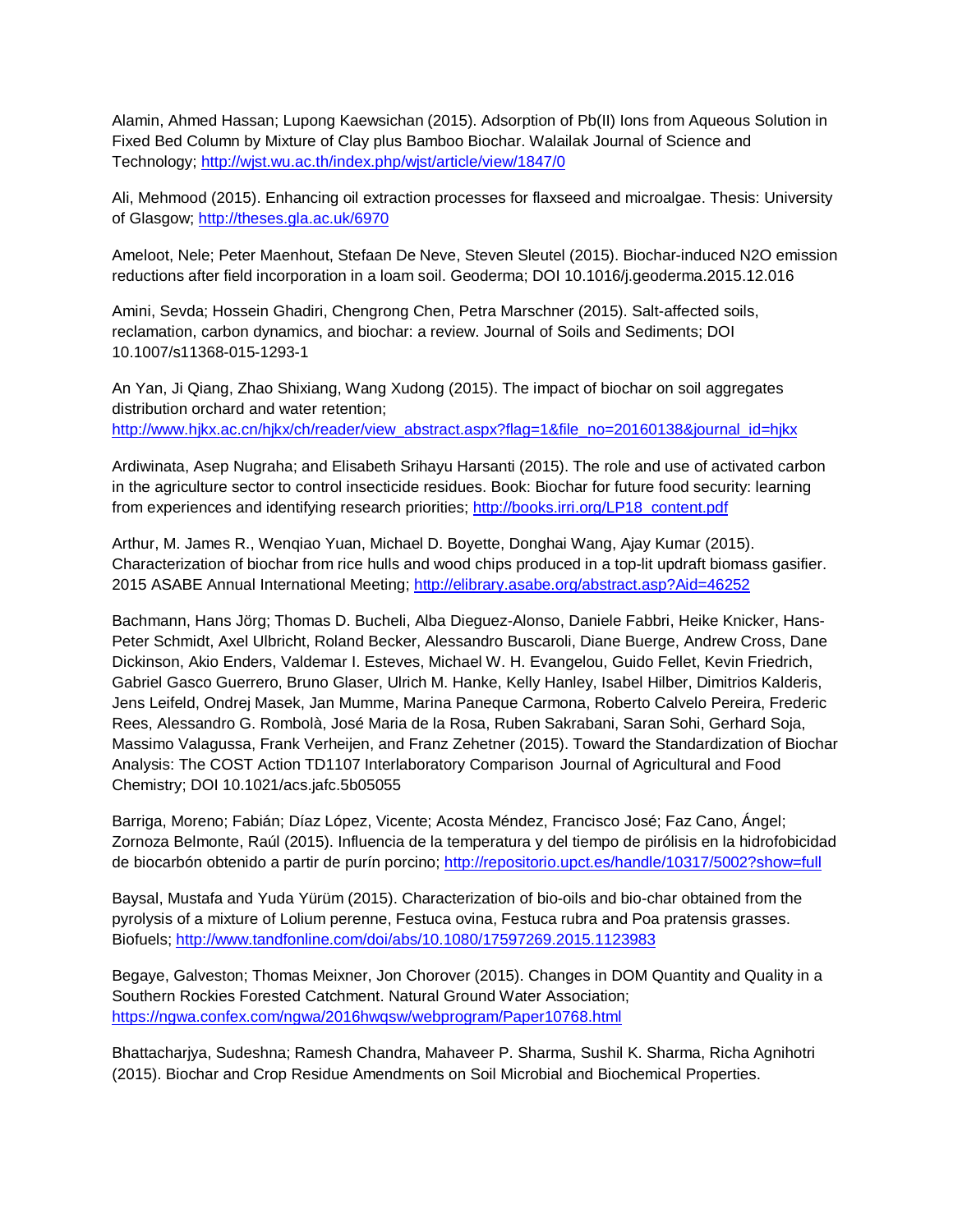Proceedings of the National Academy of Sciences, India Section B: Biological Sciences; DOI 10.1007/s40011-015-0669-8

Bhattacharjya, Sudeshna; Ramesh Chandra, Navneet Pareek & Kiran P. Raverkar (2015). Biochar and crop residue application to soil: effect on soil biochemical properties, nutrient availability and yield of rice (Oryza sativa L.) and wheat (Triticum aestivum L.). Archives of Agronomy and Soil Science; DOI 10.1080/03650340.2015.1118760

Blum, W. E. H.; G. J. Lair, J. Schiefer (2015). Persistence of soil organic matter and soil structure Agrokémia és Talajtan. Agro Chemistry and Soil Science; <http://www.akademiai.com/doi/abs/10.1556/0088.2015.64.2.6?Journalcode=0088>

Borges, Yuri Araújo (2015). Application of multivariate techniques in infrared spectra for determination of total levels of carbon, oxygen and hydrogen in samples of biomass and biochar. Thesis: Universidade Federal de Goiás;<http://repositorio.bc.ufg.br/tede/handle/tede/4932>

Boyles, Jean Katrine L.; Ricardo F. Orge (2015). Performance of the Continuous-Type Rice Hull Carbonizer as Heat Source in Food Product Processing. OIDA International Journal of Sustainable Development; [http://papers.ssrn.com/sol3/papers.cfm?abstract\\_id=2709112](http://papers.ssrn.com/sol3/papers.cfm?abstract_id=2709112)

Bradley, A ; R. A. Larson, T Runge (2015). Impact of biochar additions to nitrogen leaching in sand columns. 2015 ASABE Annual International Meeting;<http://elibrary.asabe.org/abstract.asp?Aid=45939>

Cabrera, Francisco (2015). La química del suelo en el IRNAS: de la química coloidal a la química ambiental, pasando por Aznalcóllar. (IRNAS) Comunicaciones congresos; <http://digital.csic.es/handle/10261/125268>

Carey, D. E.; McNamara, P. J.; Zitomer, D. H. (2015). Biochar from Pyrolysis of Biosolids for Nutrient Adsorption and Turfgrass Cultivation. Water Environment Research; DOI 10.2175/106143015X14362865227391

Centofanti, Tiziana; Laura L. McConnell, Rufus L. Chaney, Nelson W. Beyer, Natasha A. Andrade, Cathleen J. Hapeman, Alba Torrents, Anh Nguyen, Marya O. Anderson, Jeffrey M. Novak, Dana Jackson (2015). Organic amendments for risk mitigation of organochlorine pesticide residues in old orchard soils. Environmental Pollution; DOI 10.1016/j.envpol.2015.11.039

Chaudhry, Usman Khalid; Salman Shahzad, Muhammad Nadir Naqqash, Abdul Saboor, Sana Yaqoob, Muhammad Salim, Muhammad Khalid (2015). Integration of biochar and chemical fertilizer to enhance quality of soil and wheat crop (Triticum aestivum L.) PeerJ (Agricultural Science, Environmental Sciences, Plant Science, Soil Science);<https://peerj.com/preprints/1631>

Cole, Daniel Paul (2015). High resolution mass spectrometry for molecular characterization of pyrolysis products and kinetics. Thesis: Iowa State University;<http://lib.dr.iastate.edu/etd/14342>

Coumar, M. Vassanda; R. S. Parihar, A. K. Dwivedi, J. K. Saha, S. Rajendiran, M. L. Dotaniya, S. Kundu (2015). Impact of pigeon pea biochar on cadmium mobility in soil and transfer rate to leafy vegetable spinach. Environmental Monitoring and Assessment; DOI 10.1007/s10661-015-5028-y

Czekala, Wojciech; Krystyna Malinska, Rafaela Cáceres, Damian Janczak, Jacek Dach, Andrzej Lewicki (2015). Co-composting of poultry manure mixtures amended with biochar – The effect of biochar on temperature and C-CO2 emission. Bioresource Technology; DOI 10.1016/j.biortech.2015.11.019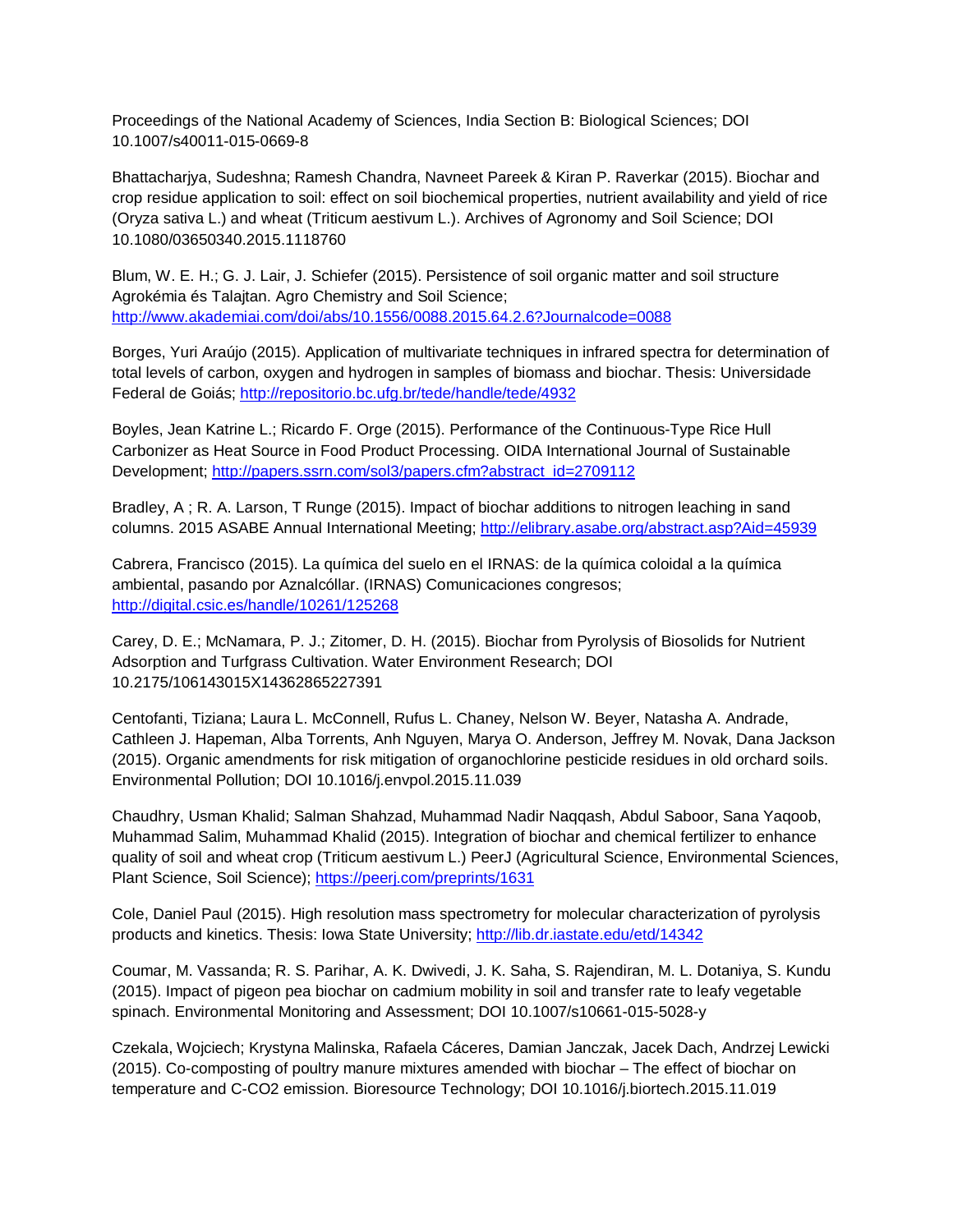da Silva Mendes, Jacqueline; Lúcia Helena Garófalo Chaves, Iêde de Brito Chaves, Francisco de Assis Santos e Silva, Josely Dantas Fernandes (2015). Using Poultry Litter Biochar and Rock Dust MB-4 on Release Available Phosphorus to Soils. AS; <http://www.scirp.org/journal/paperinformation.aspx?Paperid=61440>

Daegi Kim, Kunio Yoshikawa and Ki Young Park (2015). Characteristics of Biochar Obtained by Hydrothermal Carbonization of Cellulose for Renewable Energy. Energies; <http://www.mdpi.com/1996-1073/8/12/12412/htm>

Das, Oisik; Ajit K. Sarmah, Debes Bhattacharyya (2015). Biocomposites from waste derived biochars: Mechanical, thermal, chemical, and morphological properties. Waste Management; DOI 10.1016/j.wasman.2015.12.007

Deb, Debal; Marius Kloft, Jörg Lässig & Stephen Walsh (2015). Variable effects of biochar and P solubilizing microbes on crop productivity in different soil conditions. Agroecology and Sustainable Food Systems;<http://www.tandfonline.com/doi/abs/10.1080/21683565.2015.1118001>

Dehkhoda, Amir Mehdi; Naoko Ellis, Elod Gyenge (2015). Effect of activated biochar porous structure on the capacitive deionization of nacl and zncl2 solutions. Microporous and Mesoporous Materials; DOI 10.1016/j.micromeso.2015.11.041

Dieguez Alonso, Alba (2015). Fixed-bed biomass pyrolysis: mechanisms and biochar production. Thesis: Technische Universität Berlin (Technical University Berlin); <https://depositonce.tu-berlin.de/handle/11303/5215>

Dvorácková, H.; I. Mikajlo, J. Záhora, J. Elbl (2015). The Effect of Biochar, Inoculated Biochar and Compost Biological Component of the Soil. International Journal of Biological, Biomolecular, Agricultural, Food and Biotechnological Engineering;<http://www.waset.org/publications/10003095>

Dzomeku, I. K.; O. Illiasu (2015). Evaluation of Type and Application Timing of Indigenous Organic Materials on the Productivity of Maize (Zea mays L.) In Guinea Savannah of Ghana. Ghana Journal of Science, Technology & Development;<http://gjstd.org/index.php/GJSTD/article/view/60>

Effendi, Rachman (2015). Economic analysis of biochar application in agroforestry systems. Book: Biochar for future food security: learning from experiences and identifying research priorities; [http://books.irri.org/LP18\\_content.pdf](http://books.irri.org/LP18_content.pdf)

Ekebafe, M.O.; P. Oviasogie, and N.O. Asueni (2015). Laboratory Incubation Studies on Biochar Amendment on Non-Co2 Greenhouse Gas Emissions from Soil Cultivated to Coconut Seedlings. Nigerian Journal of Soil Science; [http://soilsnigeria.net/wp](http://soilsnigeria.net/wp-content/Nigerian%20Journal%20of%20Soil%20Science%2023(2)%202013%20.pdf#page=27)[content/Nigerian%20Journal%20of%20Soil%20Science%2023\(2\)%202013%20.pdf#page=27](http://soilsnigeria.net/wp-content/Nigerian%20Journal%20of%20Soil%20Science%2023(2)%202013%20.pdf#page=27)

Erping Cui, Ying Wu, Yiru Zuo, Hong Chen (2015). Effect of different biochars on antibiotic resistance genes and bacterial community during chicken manure composting. Bioresource Technology; DOI 10.1016/j.biortech.2015.12.030

Eseyin, Anthonia; Kieran, Ekpenyong (2015). Advances in Low Temperature Biomass Pyrolysis: A Brief Review Journal of Biofuels;

<http://www.indianjournals.com/ijor.aspx?target=ijor:jbf&volume=6&issue=1&article=007>

Farogh, Syed Imran (2015). Carbon-based catalyst. Thesis: Aalto University; <https://aaltodoc.aalto.fi/handle/123456789/18678?Show=full>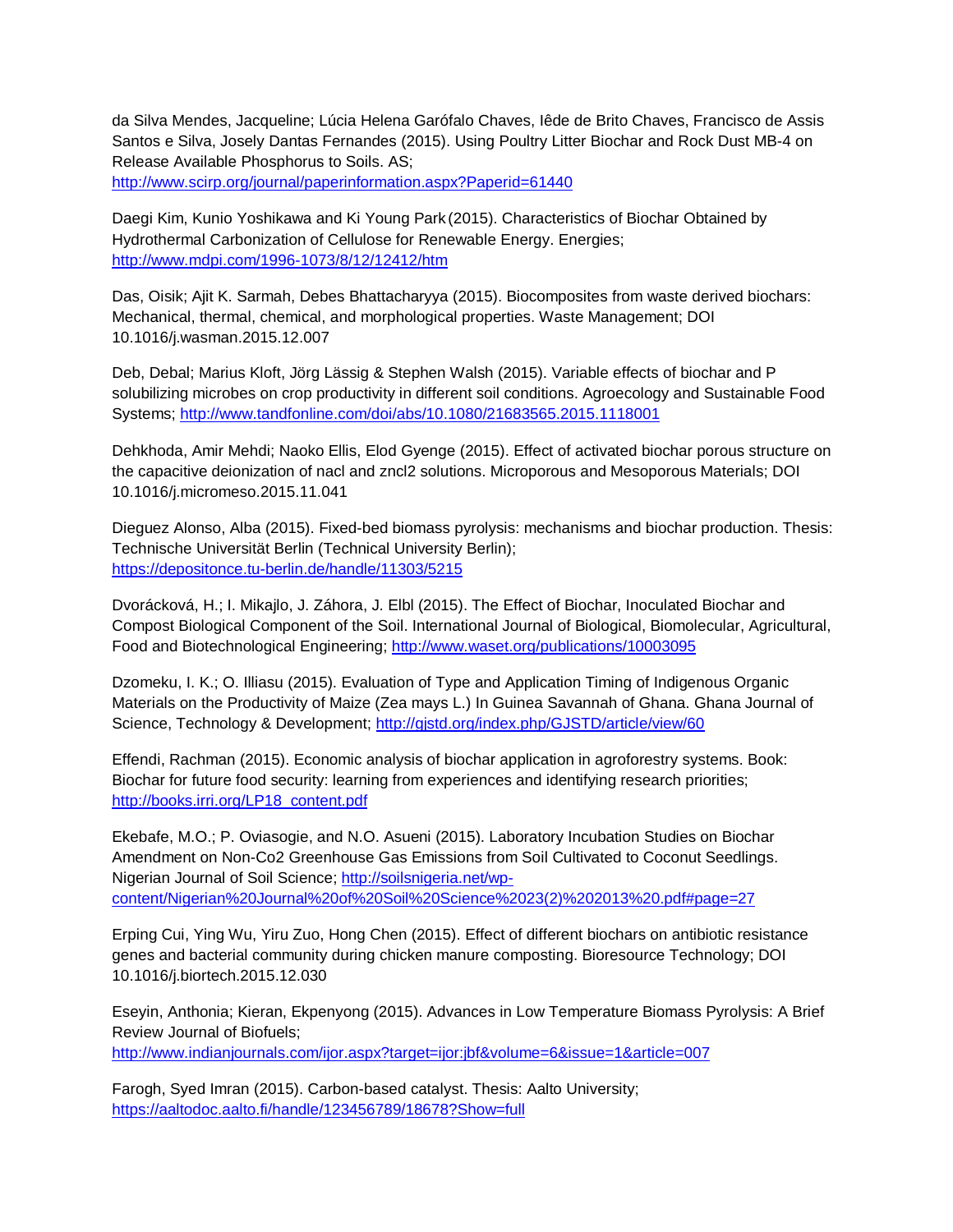Feng Yan-Fang, Xue Li-Hong, Yang Bei, Liu Yang, Duan Jing-Jing, He Shi-Ying, Yang Lin-zhang (2015). Adsorption of As from Aqueous Solution by Lanthanum Oxide-loaded Biochar: Process and Mechanisms. Journal of Agro-Environment Science;<http://d.wanfangdata.com.cn/periodical/nyhjbh201511022>

Fosso-Kankeu, Elvis; Frans. B. Waanders, Frederik W. Steyn (2015). The Preparation and Characterization of ClayBiochar Composites for the Removal of Metal Pollutants

Gao Ruìlì, Zhu Jun, Tang Fan, Hu Hongqing, Fu Qingling, Wan Tian Ying (2015). Fractions transformation of Cd, Pb in contaminated soil after short-term application of rice straw biochar; [http://www.actasc.cn/hjkxxb/ch/reader/view\\_abstract.aspx?file\\_no=20150319005](http://www.actasc.cn/hjkxxb/ch/reader/view_abstract.aspx?file_no=20150319005)

Gayoung Yoo, You Jin Kim, Yong Oon Lee, Weixin Ding (2015). Investigation of greenhouse gas emissions from the soil amended with rice straw biochar. KSCE Journal of Civil Engineering; DOI 10.1007/s12205-015-0449-2

Gebremedhin, GH; Bereket Haileselassie, Daniel Berhe and Tesfay Belay (2015). Effect of Biochar on Yield and Yield Components of Wheat and Post-harvest Soil Properties in Tigray, Ethiopia. Journal of Fertilizers & Pesticides; DOI 10.4172/jbfbp.1000158

George, Carmen; Josef Kohler, Matthias C. Rillig (2015). Biochars reduce infection rates of the root-lesion nematode Pratylenchus penetrans and associated biomass loss in carrot. Soil Biology and Biochemistry; DOI 10.1016/j.soilbio.2015.12.003

Gimhanna; Gwonwoohyeon; Bakyounggwon (2015). Removing nitrogen oxide using a bio-char generated from a variety of biomass pyrolysis. Korea Society of Industrial and Engineering Chemistry Research Papers; [http://www.papersearch.net/view/detail.asp?Detail\\_key=10916941](http://www.papersearch.net/view/detail.asp?Detail_key=10916941)

Gómez-Muñoz, B.; S.D.C. Case, L.S. Jensen (2015). Pig slurry acidification and separation techniques affect soil N and C turnover and N2O emissions from solid, liquid and biochar fractions. Journal of Environmental Management; DOI 10.1016/j.jenvman.2015.12.018

Gondim, R. Sonsol; C. Rodrigues Muniz, M. Chaves Gurgel, R. Nonato de Assis Júnior, C. Levi Anastácio dos Santos (2015). Biochar to Climate Change Adaptation. Sonsol Gondim; <http://www.fagro.edu.uy/agrociencia/index.php/directorio/article/view/1102>

Guo YL, Wang DD, Zheng JY, Zhao SW, Zhang XC (2015). Effect of Biochar on Soil Greenhouse Gas Emissions in Semi-arid Region. Huan Jing ke Xue;<http://europepmc.org/abstract/med/26717703>

Guoqing Shen, Daniel John Ashworth, Jay J. Gan, and Scott R Yates (2015). Biochar amendment to the soil surface reduces fumigant emissions and enhances soil microorganism recovery. Environmental Science & Technology; DOI 10.1021/acs.est.5b03958

Guotao Liu, Mengpei Xie, Shangyi Zhang (2015). Effect of organic fraction of municipal solid waste (OFMSW)-based biochar on organic carbon mineralization in a dry land soil. Journal of Material Cycles and Waste Management; DOI 10.1007/s10163-015-0447-y

Hadjittofi, Loukia; Styliana Charalambous, Ioannis Pashalidis (2015). Removal of trivalent samarium from aqueous solutions by activated biochar derived from cactus fibres. Journal of Rare Earths; DOI 10.1016/S1002-0721(14)60584-6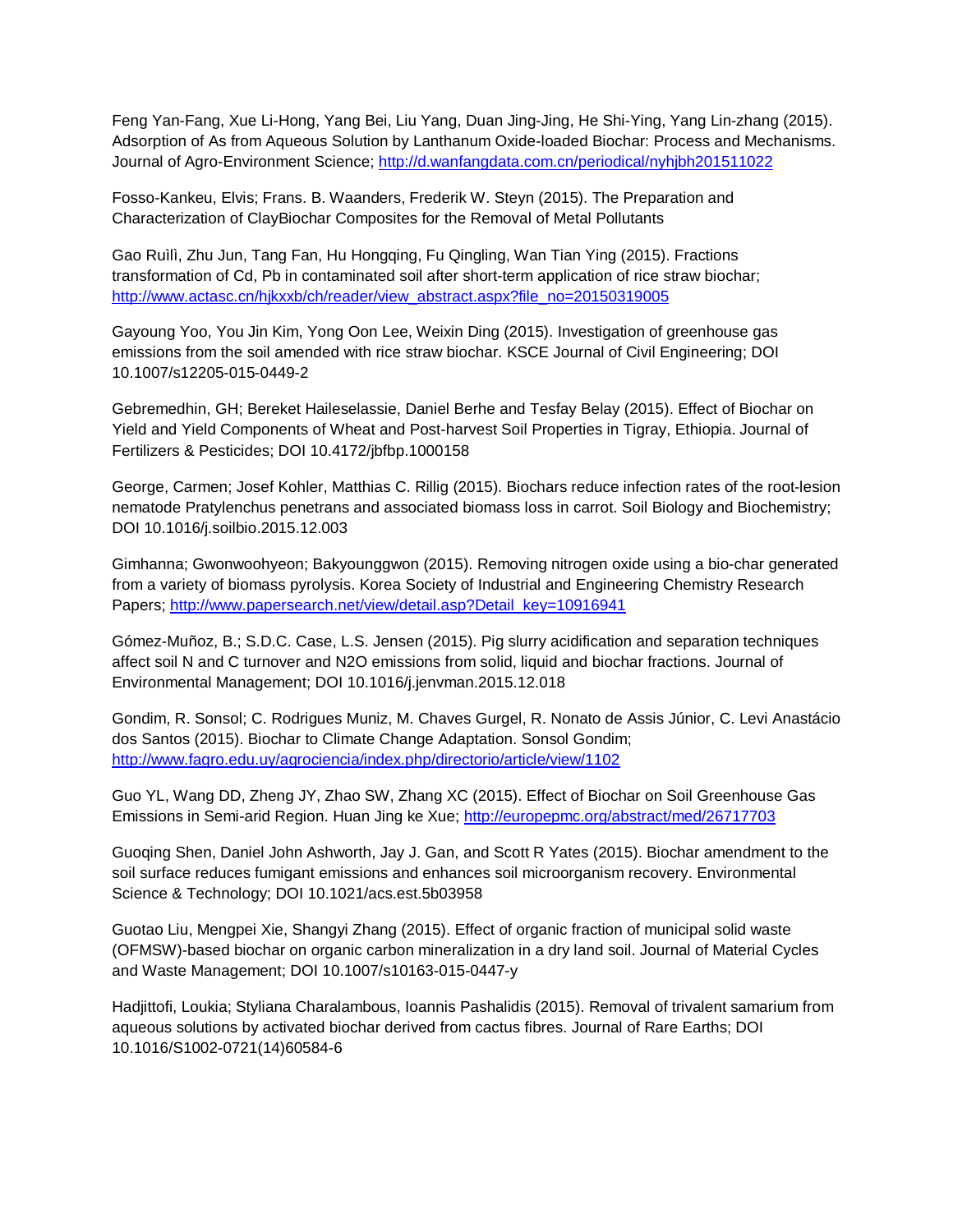Hai Nguyen Tran, Sheng-Jie You, Huan-Ping Chao (2015). Effect of pyrolysis temperatures and times on the adsorption of cadmium onto orange peel derived biochar. Waste Management & Research; DOI 10.1177/0734242X15615698

Haoran Yuan, Tao Lu, Yazhuo Wang, Yong Chen, Tingzhou Lei (2015). Sewage sludge biochar: Nutrient composition and its effect on the leaching of soil nutrients. Geoderma; DOI 10.1016/j.geoderma.2015.12.020

Hardy, Kimberly; J. Diane Knight and Richard Farrell (2015). Examining biochar as a carrier for Rhizobium Spp. on pea crop[; http://www.usask.ca/soilsncrops/conference-proceedings/2015%20pdf/day-](http://www.usask.ca/soilsncrops/conference-proceedings/2015%20pdf/day-1-presentations/room-2-010-hardy.pdf)[1-presentations/room-2-010-hardy.pdf](http://www.usask.ca/soilsncrops/conference-proceedings/2015%20pdf/day-1-presentations/room-2-010-hardy.pdf)

Harsanti, Elisabeth Srihayu; Asep Nugraha Ardiwinata, Sri Wahyuni, and Dedi Nursyamsi (2015). Evaluation of the effects of activated carbon on POP insecticide residues in mustard in Central Java, Indonesia. Book: Biochar for future food security: learning from experiences and identifying research priorities; [http://books.irri.org/LP18\\_content.pdf](http://books.irri.org/LP18_content.pdf)

Hassan, Ahmed and Lupong Kaewsichan (2015). Removal of Pb(II) from Aqueous Solutions Using Mixtures of Bamboo Biochar and Calcium Sulphate, and Hydroxyapatite and Calcium Sulphate. Environment Asia;<http://tshe.org/ea/pdf/vol9no1-05.pdf>

Hayashi, Keiichi (2015). The role of biochar and prospects for its use in rice production in Southeast Asia. Book: Biochar for future food security: learning from experiences and identifying research priorities; [http://books.irri.org/LP18\\_content.pdf](http://books.irri.org/LP18_content.pdf)

Heck, Daniel Winter (2015). Supressividade a Fusarium oxysporum f. Sp. Cubense por produtos orgânicos. Thesis; Faculdade de Ciências Agronômicas;<http://repositorio.unesp.br/handle/11449/132112>

Herath, I.; S.S. Mayakaduwa and M. Vithanage (2015). Potential of Different Biochars for Glyphosate Removal in Water; Implications for Water Safety. 6th International Conference on Structural Engineering and Construction Management 2015; [http://www.civil.mrt.ac.lk/conference/ICSECM\\_2015/book\\_3/Extract/SECM-15-095.pdf](http://www.civil.mrt.ac.lk/conference/ICSECM_2015/book_3/Extract/SECM-15-095.pdf)

Herath, Indika; M. C. M. Iqbal, Mohammad I. Al-Wabel, Adel Abduljabbar, Mahtab Ahmad, Adel R. A. Usman, Yong Sik Ok, Meththika Vithanage (2015). Bioenergy-derived waste biochar for reducing mobility, bioavailability, and phytotoxicity of chromium in anthropized tannery soil. Journal of Soils and Sediments; DOI 10.1007/s11368-015-1332-y

Heyun Fu, Huiting Liu, Jingdong Mao, Wenying Chu, Qilin Li, Pedro J. J. Alvarez, Xiaolei Qu, and Dongqiang Zhu (2015). Photochemistry of Dissolved Black Carbon Released from Biochar: Reactive Oxygen Species Generation and Phototransformation. Environmental Science & Technology ; DOI 10.1021/acs.est.5b04314

Hidayat, Arif; Rochmadi, Karna Wijaya and Arief Budiman (2015). Reaction kinetics of free fatty acids esterification in palm fatty acid distillate using coconut shell biochar sulfonated catalyst. Conference Paper: AIP Conf. Proc;<http://scitation.aip.org/content/aip/proceeding/aipcp/10.1063/1.4938341>

Hongliang Cao, Ya Xin, Qiaoxia Yuan (2015). Prediction of biochar yield from cattle manure pyrolysis via least squares support vector machine intelligent approach. Bioresource Technology; DOI 10.1016/j.biortech.2015.12.024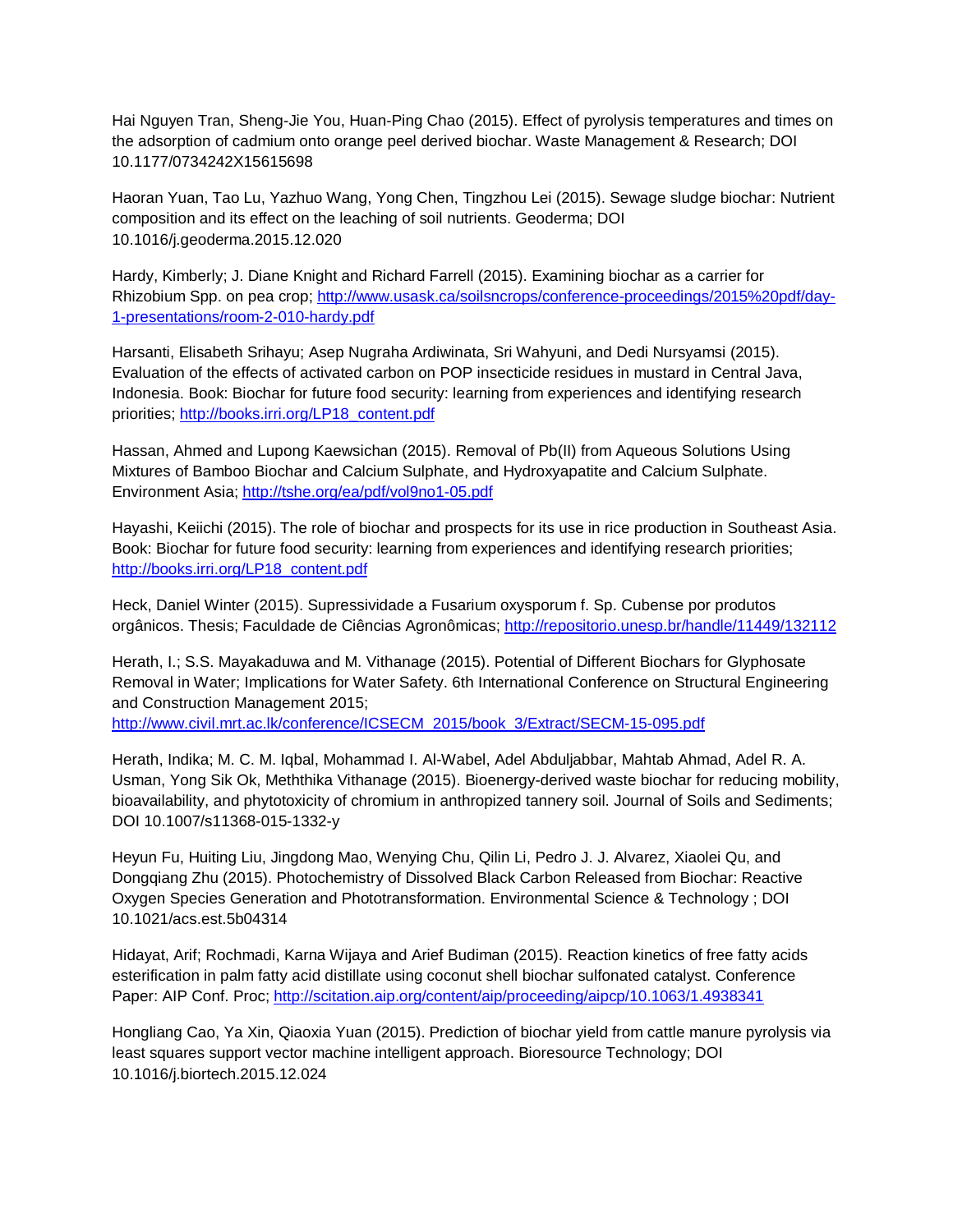Hongmei Jin, Muhammad Usman Hanif, Sergio Capareda, Zhizhou Chang, Hongying Huang, Yuchun Ai (2015). Copper(II) removal potential from aqueous solution by pyrolysis biochar derived from anaerobically digested algae-dairy-manure and effect of KOH activation. Journal of Environmental Chemical Engineering; DOI 10.1016/j.jece.2015.11.022

Hu YF, Li RL, Yang YY (2015). Effects of biochar on CO2 and N2O emissions and microbial properties of tea garden soils. The Journal of Applied Ecology;<http://europepmc.org/abstract/med/26710619>

Hui Hu, Bangqiang Jiang, Jubin Zhang and Xiaohui Chen (2015). Adsorption of perrhenate ion by biochar produced from Acidosasa edulis shoot shell in aqueous solution. RSC Advances; DOI 10.1039/C5RA20235C

Huy Sokchea, Khieu Borin and T R Preston (2015). Carry-over effects of biochar on yield of Mustard Green vegetable (Brassica juncea) and on soil fertility. Livestock Research for Rural Development; <http://lrrd.cipav.org.co/lrrd27/9/sock27184.html>

Hyungseok Nam, Sergio C. Capareda, Nanjappa Ashwath, Jinjuta Kongkasawan (2015). Experimental investigation of pyrolysis of rice straw using bench-scale auger, batch and fluidized bed reactors. Energy; DOI 10.1016/j.energy.2015.10.028

Idris, Juferi; Yoshihito Shirai; Yoshito Andou; Ahmad Amiruddin Mohd Ali; Mohd Ridzuan Othman; Izzudin Ibrahim; Akio Yamamoto; Nobuhiko Yasuda; Mohd Ali Hassan (2015). Successful scaling-up of selfsustained pyrolysis of oil palm biomass under pool-type reactor. Water, Air, & Soil Pollution; DOI 10.1177/0734242X15616472

In Ja Kim, Rog-Young Kim, Ji In Kim, Hyoung Seop Kim, Hoe-Jung Noh, Tae Seung Kim, Jeong-Ki Yoon, Gyoung-Hun Park, Yong Sik Ok, Hyun-Sung Jung (2015). Feasibility Study of Different Biochars as Adsorbent for Cadmium and Lead. Journal of Fertilizers Korea; <http://www.dbpia.co.kr/Journal/articledetail/NODE06539226>

Jain, Shilpi; Disha Mishra, Puja Khare, Vineet Yadav, Y. Deshmukh, Abha Meena (2015). Impact of biochar amendment on enzymatic resilience properties of mine spoils. Science of The Total Environment; DOI 10.1016/j.scitotenv.2015.11.011

Jayawardhana, Y.; P. Kumarathilaka, L.Weerasundara, M. Mowjood, G. Herath, K. Kawamoto, M. Nagamori, M. Vithanage (2015). Detection of benzene in landfill leachate from Gohagoda dumpsite and its removal using municipal solid waste derived biochar. 6th International Conference on Structural Engineering and Construction Management;

[http://www.civil.mrt.ac.lk/conference/ICSECM\\_2015/book\\_3/Extract/SECM-15-096.pdf](http://www.civil.mrt.ac.lk/conference/ICSECM_2015/book_3/Extract/SECM-15-096.pdf)

Jegajeevagan, K.; L. Mabilde, M.T. Gebremikael, N. Ameloot, S. De Neve, P. Leinweber, S. Sleutel (2015). Artisanal and controlled pyrolysis-based biochars differ in biochemical composition, thermal recalcitrance, and biodegradability in soil. Biomass and Bioenergy; DOI 10.1016/j.biombioe.2015.10.025

Jiang Zhen-Mao, Zhao Xiu-Lan, Wei Shi-Qiang, Zhang Yong-Hua, Luo Chang, Xu Chang, Chen Yi-yin (2015). Effects of Tillage and Amendment Application on the Suitability of Soils for Tobacco Cultivation in Tobacco-Planting Areas. Journal of Southwest University (Natural Science); <http://d.wanfangdata.com.cn/periodical/xnnydxxb201511018>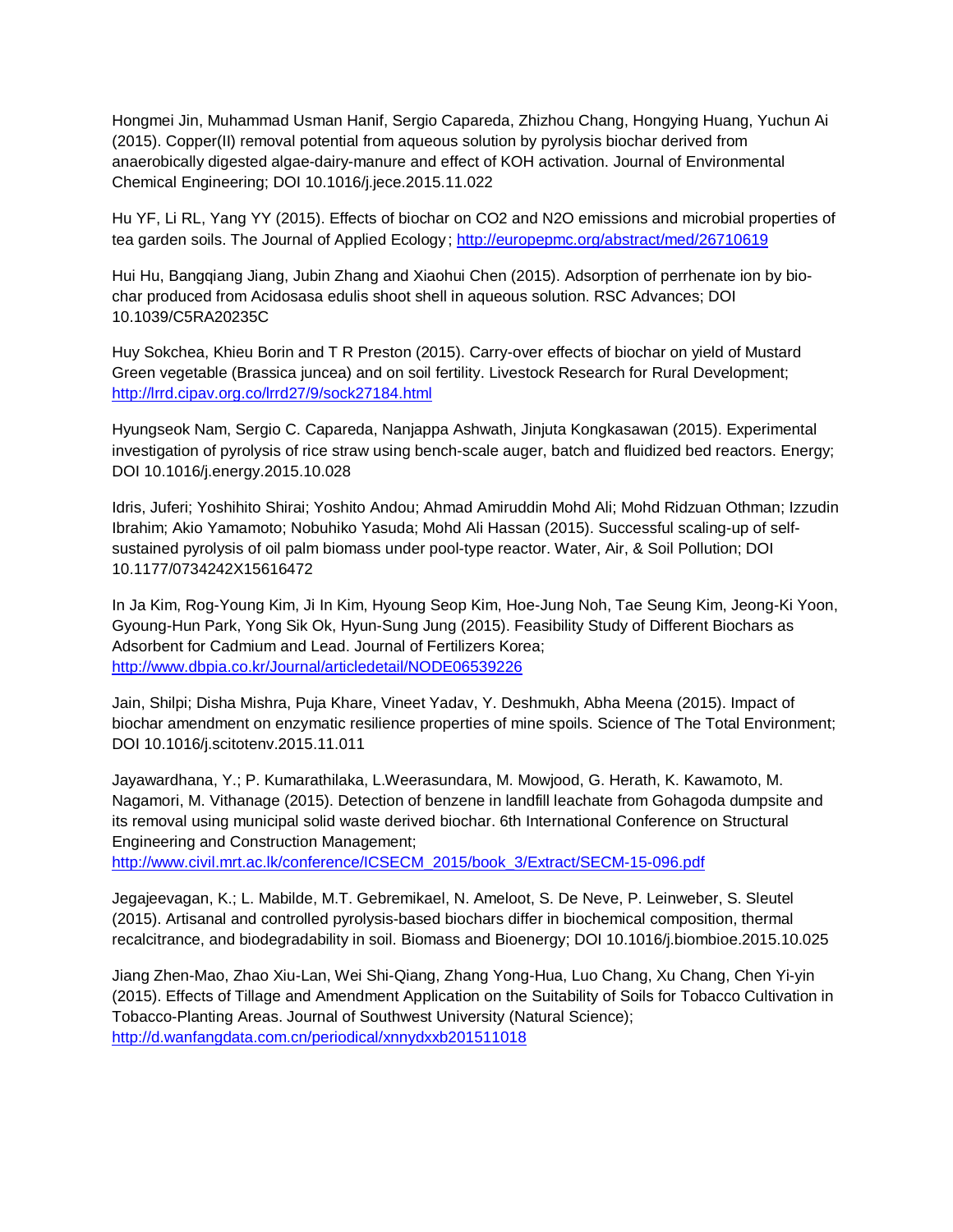Jianqiang Gu, Wenqiang Zhou, Bingqi Jiang, Lianhong Wang, Yini Ma, Hongyan Guo, Rainer Schulin, Rong Ji, Michael W.H. Evangelou (2015). Effects of biochar on the transformation and earthworm bioaccumulation of organic pollutants in soil. Chemosphere; DOI 10.1016/j.chemosphere.2015.11.106

Jiao Chen, Chao Liu, Shu-bin Wu (2015). Catalytic Fast Pyrolysis of Alcell Lignin with Nano-nio. Bioresources;

[http://152.1.0.246/index.php/biores/article/view/biores\\_11\\_1\\_663\\_Chen\\_Catalytic\\_Fast\\_Pyrolysis\\_Alcell](http://152.1.0.246/index.php/biores/article/view/biores_11_1_663_Chen_Catalytic_Fast_Pyrolysis_Alcell)

Jing Yang, Bo Pan, Hao Li, Shaohua Liao, Di Zhang, Min Wu, and Baoshan Xing (2015). Degradation of p-Nitrophenol on Biochars: Role of Persistent Free Radicals. Environmental Science & Technology; <http://pubs.acs.org/doi/abs/10.1021/acs.est.5b04042>

Jiqing Fan, John Gephart, Terry Marker, Daniel Stover, Ben Updike, and David R. Shonnard (2016). Carbon Footprint Analysis of Gasoline and Diesel from Forest Residues and Corn Stover using Integrated Hydropyrolysis and Hydroconversion. ACS Sustainable Chemistry & Engineering; <http://pubs.acs.org/doi/abs/10.1021/acssuschemeng.5b01173>

Jones, Keith; Girish Ramakrishnan, Minori Uchimiya, Alexander Orlov, Marco J. Castaldi, Jeffrey leblanc, and Syuntaro Hiradate (2015). Fate of Higher-Mass Elements and Surface Functional Groups during the Pyrolysis of Waste Pecan Shell. Energy & Fuels; DOI 10.1021/acs.energyfuels.5b02428

Jonghwan Bag, Seongheon Kim, Shin Ji Hyun, Kim Hongchul, Dongcheol Seo (2015). Competitive Adsorption Characteristics of Cupper and Cadmium Using Biochar Derived from Phragmites communis. Korean Journal of Environmental Agriculture;

[http://www.kpubs.org/article/articleMain.kpubs?articleANo=HGNHB8\\_2015\\_v34n1\\_21&viewType=article](http://www.kpubs.org/article/articleMain.kpubs?articleANo=HGNHB8_2015_v34n1_21&viewType=article)

Kanthle, Anil Kumar; Narendra Kumar Lenka, Sangeeta Lenka, K. Tedia (2015). Biochar impact on nitrate leaching as influenced by native soil organic carbon in an Inceptisol of central India. Soil and Tillage Research; DOI 10.1016/j.still.2015.11.009

Kaudal, Bhawana Bhatta; Deli Chen, Dinesh Babu Madhavan, Adriana Downie, Anthony Weatherley (2015). An examination of physical and chemical properties of urban biochar for use as growing media substrate. Biomass and Bioenergy; DOI 10.1016/j.biombioe.2015.11.012

Kerré, Bart; Maria C. Hernandez-Soriano, Erik Smolders (2015). Partitioning of carbon sources among functional pools to investigate short-term priming effects of biochar in soil: A 13C study. Science of The Total Environment; DOI 10.1016/j.scitotenv.2015.12.107

Khan, KT; MTA Chowdhury, SM Imamul Huq (2015). Effects of biochar on the fate of the heavy metals Cd, Cu, Pb and Zn in soil. Bangladesh Journal of Scientific Research; <http://www.banglajol.info/index.php/BJSR/article/view/26240>

Kun Yang, Jingjing Yang, Yuan Jiang, Wenhao Wu, Daohui Lin (2015). Correlations and adsorption mechanisms of aromatic compounds on a high heat temperature treated bamboo biochar. Environmental Pollution; DOI 10.1016/j.envpol.2015.12.004

Kuoppamäki, Kirsi; Marleena Hagner, Susanna Lehvävirta, Heikki Setälä (2015). Biochar amendment in the green roof substrate affects runoff quality and quantity. Ecological Engineering; DOI 10.1016/j.ecoleng.2015.12.010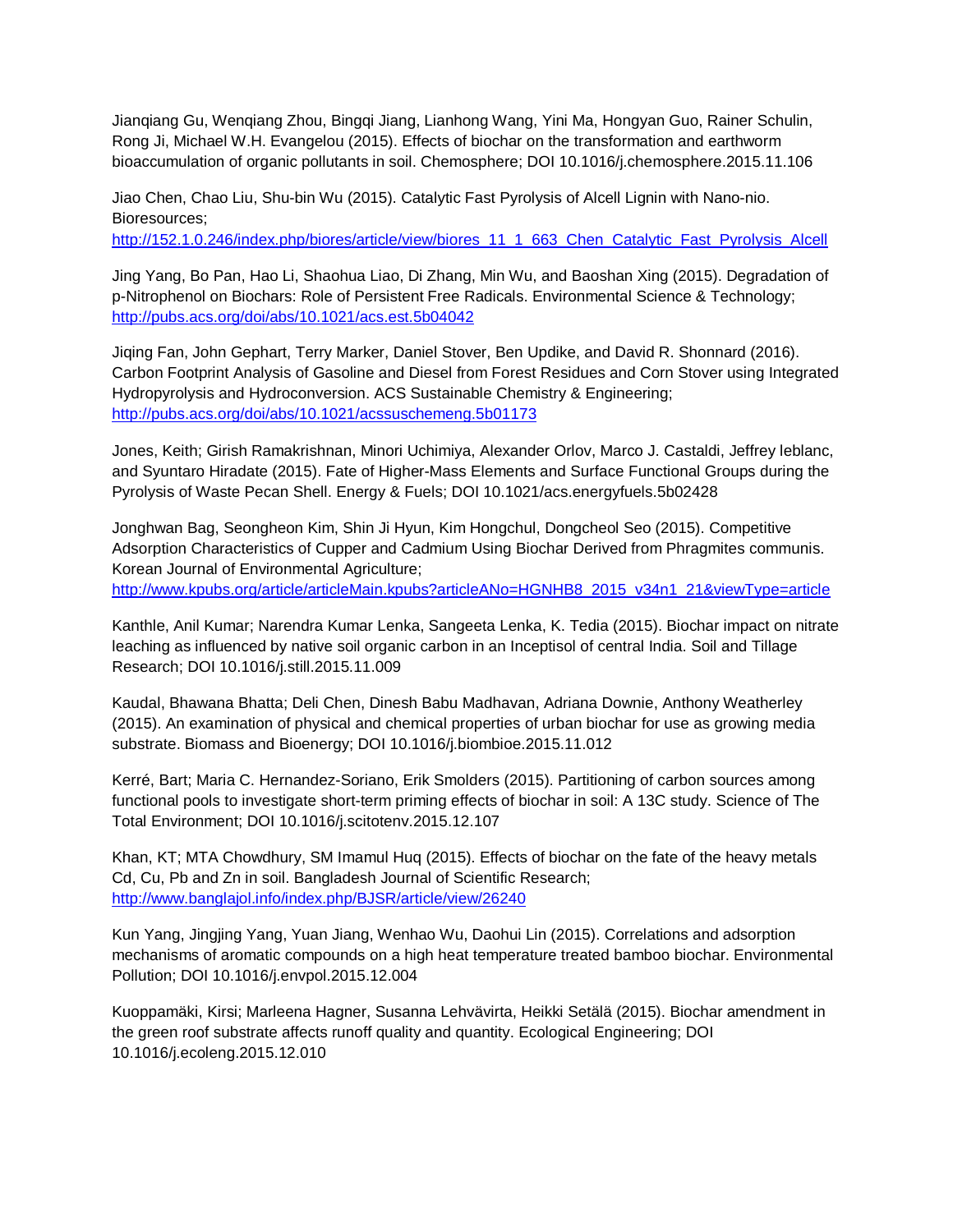Kuppusamy, Saranya; Palanisami Thavamani, Mallavarapu Megharaj, Kadiyala Venkateswarlu, Ravi Naidu (2015). Agronomic and remedial benefits and risks of applying biochar to soil: Current knowledge and future research directions. Environment International; DOI 10.1016/j.envint.2015.10.018

Kusmierz, Marcin; Patryk Oleszczuk, Piotr Kraska, Edward Palys, Sylwia Andruszczak (2015). Persistence of polycyclic aromatic hydrocarbons (PAHs) in biochar-amended soil. Chemosphere; DOI 10.1016/j.chemosphere.2015.12.010

Lai Chang-Hong, Li Song-Wei, Liao Bo-Wen, Hu Cheng-kang (2015). The Effect of Biochar in Soil Pollution Repair. Journal of Beijing Union University; <http://d.wanfangdata.com.cn/periodical/bjlhdxxb201504009>

Lee Yan Bin (2015). Preparation Of Biochar With Palm Oil Mill Sludge By Using Microwave For Copper Removal. Thesis: Faculty of Engineering and Green Technology, Universiti Tunku Abdul Rahman; [http://eprints.utar.edu.my/1756/1/Preparation\\_of\\_Biochar\\_with\\_Palm\\_Oil\\_Mill\\_Sludge\\_by\\_using\\_Microwa](http://eprints.utar.edu.my/1756/1/Preparation_of_Biochar_with_Palm_Oil_Mill_Sludge_by_using_Microwave_for_Copper_Removal.pdf) [ve\\_for\\_Copper\\_Removal.pdf](http://eprints.utar.edu.my/1756/1/Preparation_of_Biochar_with_Palm_Oil_Mill_Sludge_by_using_Microwave_for_Copper_Removal.pdf)

Lepodise, L.; Lewis, R.; Joseph, S.; Horvat, J. (2015). THZ spectroscopic characterization of biochar. Conference Paper: Infrared, Millimeter, and Terahertz waves (IRMMW-thz), 2015 40th International Conference; DOI 10.1109/IRMMW-thz.2015.7327752

Li Fang-Ze, Yu Hua-Mei, Feng Dan, Ge Cheng-Jun, Deng Hui (2015). Effect of Biochar on Antibiotic Environmental Behaviors and Its Application in the Tropical Soil Improvement. Hubei Agricultural Sciences;<http://d.wanfangdata.com.cn/periodical/hbnykx201521013>

Liaw, Sui Boon (2015). Leaching of inorganic and organic matter from biomass and biochars under various conditions: equilibrium, kinetics and implications. Thesis: Curtin University, Department of Chemical Engineering; [http://espace.library.curtin.edu.au/R?Func=dbin-jump-full&object\\_id=235315](http://espace.library.curtin.edu.au/R?Func=dbin-jump-full&object_id=235315)

Lin Wei, Shouyun Cheng, Xianhui Zhao, Yinbin Huang, Yong Yu (2015). Exploration of Lignocellulosic Biomass Precision Pyrolysis for Advanced Biofuel Production. 2015 ASABE Annual International Meeting; DOI 10.13031/aim.20152189497

Linpeng Yu, Yong Yuan, Jia Tang, Yueqiang Wang, and Shungui Zhou (2015). Biochar as an electron shuttle for reductive dechlorination of pentachlorophenol by Geobacter sulfurreducens. Scientific Reports ;<http://www.ncbi.nlm.nih.gov/pmc/articles/PMC4655402>

Liu, Amei; Daike Tian, Yanci Xiang, Haibo Mo (2015). Effects of biochar on growth of Asian lotus (Nelumbo nucifera Gaertn.) and cadmium uptake in artificially cadmium-polluted water. Scientia Horticulturae; DOI 10.1016/j.scienta.2015.11.030

Liu, Peng; Carol J. Ptacek, David W. Blowes, Richard C. Landis (2016). Mechanisms of mercury removal by biochars produced from different feedstocks determined using X-ray absorption spectroscopy. Journal of Hazardous Materials; DOI 10.1016/j.jhazmat.2016.01.007

López-Cano, Inés; Asunción Roig, María Luz Cayuela, Jose Antonio Alburquerque, Miguel Angel Sánchez-Monedero (2015). Biochar improves N cycling during composting of olive mill wastes and sheep manure. Waste Management; DOI 10.1016/j.wasman.2015.12.031

Lü, Fan; Chenghao Luo, Liming Shao, Pinjing He (2015). Biochar alleviates combined stress of ammonium and acids by firstly enriching Methanosaeta and then Methanosarcina. Water Research; DOI 10.1016/j.watres.2015.12.029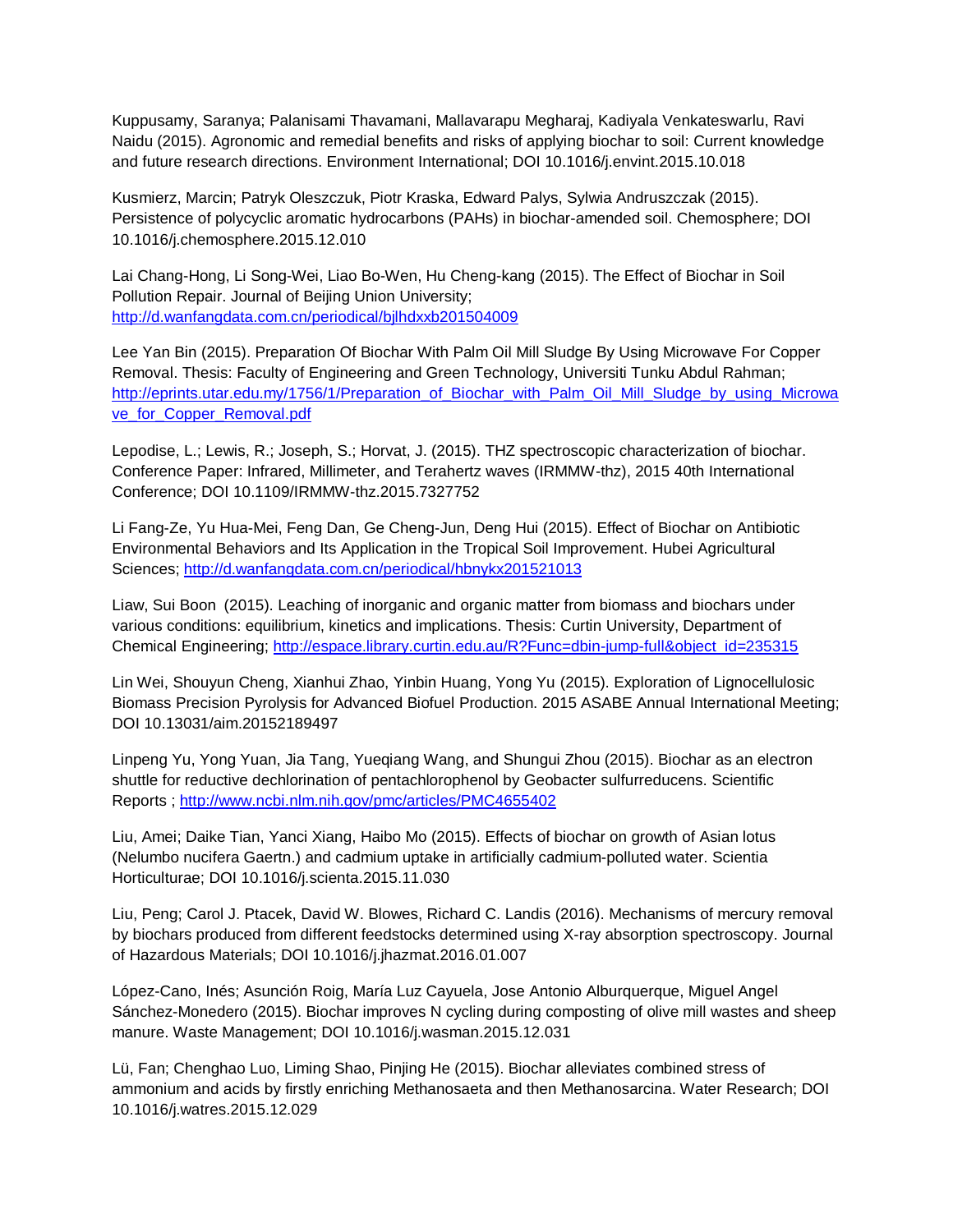Luque-Moreno, Luis Carlos (2015). Pyrolysis Based Biorefineries for the Production of Fermentable Substrates. Thesis: University of Western Ontario;<http://ir.lib.uwo.ca/etd/3357>

Ly Hoang Vu, Kim Seung-soo, Kim Jin Soo, Woohuicheol (2015). Effect of treatment method on pyrolysis of saccharina japonica alga in fluidized-bed reactor. Korea Society of Industrial and Engineering Chemistry Research Papers; [http://www.papersearch.net/view/detail.asp?Detail\\_key=10916864](http://www.papersearch.net/view/detail.asp?Detail_key=10916864)

Mangrich, A. S.; E. M. C. Cardoso, M. E. Doumer, L. P. C. Romão, M. Vidal, A. Rigol, E. H. Novotny (2015). Improving the Water Holding Capacity of Soils of Northeast Brazil by Biochar Augmentation. Book Chapter 16: ACS Symposium Series;<http://pubs.acs.org/doi/abs/10.1021/bk-2015-1206.ch016>

Manickam, Theeba; Gerard Cornelissen, Robert T. Bachmann, Illani Z. Ibrahim, Jan Mulder and Sarah E. Hale (2015). Biochar Application in Malaysian Sandy and Acid Sulfate Soils: Soil Amelioration Effects and Improved Crop Production over Two Cropping Seasons. Sustainability[; http://www.mdpi.com/2071-](http://www.mdpi.com/2071-1050/7/12/15842/htm) [1050/7/12/15842/htm](http://www.mdpi.com/2071-1050/7/12/15842/htm)

Mengshan Lee, Walter Den (2015). Life cycle value analysis for sustainability evaluation of bioenergy products. Journal of Cleaner Production; DOI 10.1016/j.jclepro.2015.11.073

Mikajlo, Irina; Jaroslav Záhora, Helena Dvorácková, Jaroslav Hynšt, Jakub Elbl (2015). Effect of Plant Growth Promoting Bacteria Inoculation, Addition of Biochar, and Mineral N Fertilization on Mycorrhizal Colonization. International Journal of Biological, Biomolecular, Agricultural, Food and Biotechnological Engineering;<http://www.waset.org/publications/10003135>

Mingming Zhu, Zhezi Zhang, Yang Zhang, Pengfei Liu, Dongke Zhang (2015). An experimental investigation into the ignition and combustion characteristics of single droplets of biochar water slurry fuels in air. Applied Energy; DOI 10.1016/j.apenergy.2015.11.087

Mohammadi, Ali; Annette Cowie, Thi Lan Anh Mai, Ruy Anaya de la Rosa, Paul Kristiansen, Miguel Brandão, Stephen Joseph (2015). Biochar use for climate-change mitigation in rice cropping systems. Journal of Cleaner Production; DOI 10.1016/j.jclepro.2015.12.083

Mohan, Dinesh; Abhishek Kumar, Charles U. Pittman (2015). Sustainable Biochar - A Tool for Climate Change Mitigation, Soil Management and Water and Wastewater Treatment. Geostatistical and Geospatial Approaches for the Characterization of Natural Resources in the Environment; DOI 10.1007/978-3-319-18663-4\_146

Moline, Ederlon Flávio da Veiga; Falcão, Newton Paulo de Souza; Silva, Darcilene Pereira da; Clement, Charles Roland; Lavres Júnior, José (2015). Efeito da aplicação de biocarvão, cama de frango e formulado NPK no estado nutricional de laranjeira em Terra Mulata. Web of Science; <http://repositorio.unesp.br/handle/11449/129160?Show=full>

Moreno-Jiménez, Eduardo; José Manuel Fernández, Markus Puschenreiter, Paul N. Williams, César Plaza (2015). Availability and transfer to grain of As, Cd, Cu, Ni, Pb and Zn in a barley agri-system: Impact of biochar, organic and mineral fertilizers. Agriculture, Ecosystems & Environment; DOI 10.1016/j.agee.2015.12.001

Mukherjee, Santanu; Wolfgang Tappe, Lutz Weihermueller, Diana Hofmann, Stephan Köppchen, Volker Laabs, Tom Schroeder, Harry Vereecken, Peter Burauel (2015). Dissipation of bentazone, pyrimethanil and boscalid in biochar and digestate based soil mixtures for biopurification systems. Science of The Total Environment; DOI 10.1016/j.scitotenv.2015.11.111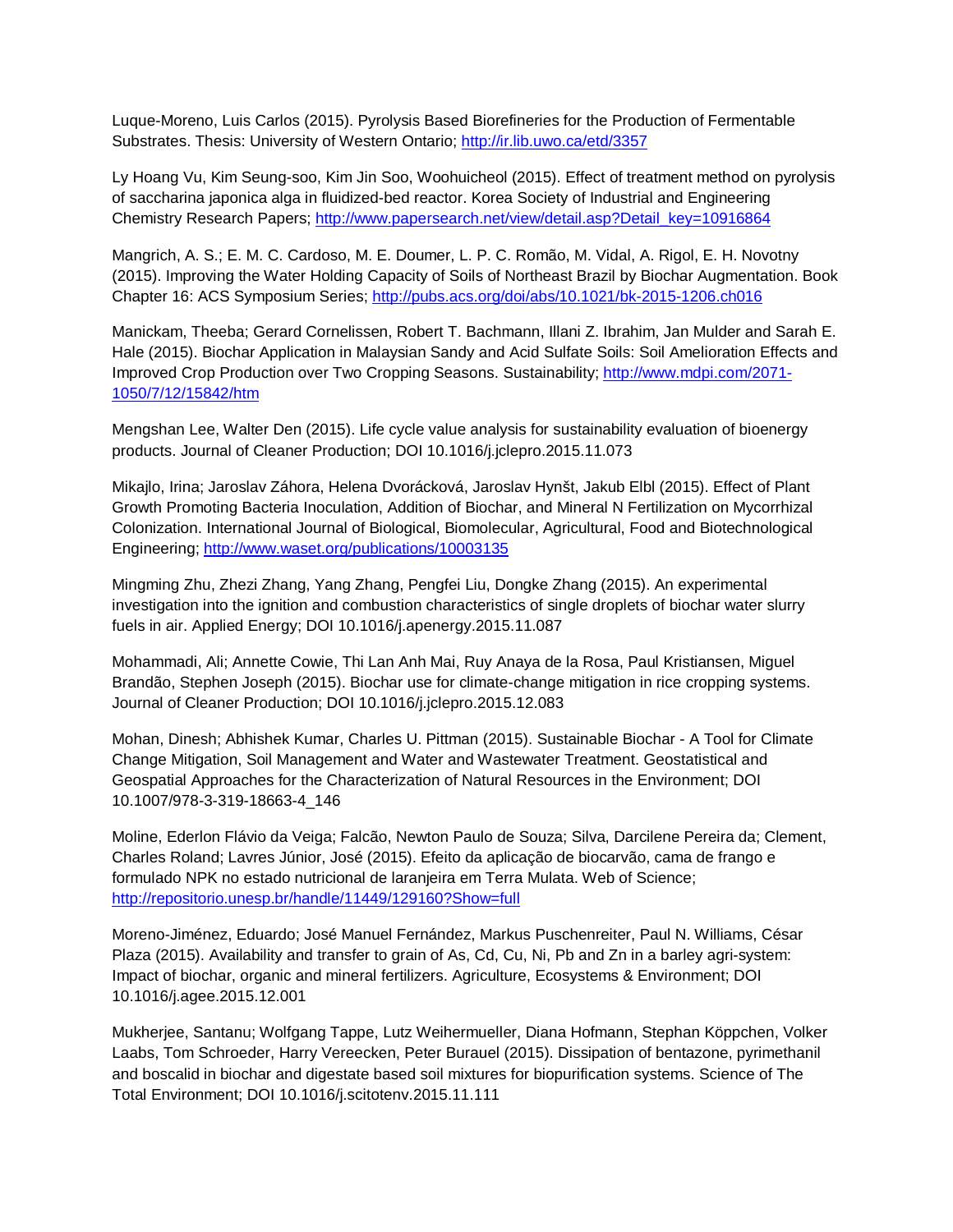Muktham, Radhakumari; Andrew S. Ball, Suresh K. Bhargava and Satyavathi Bankupalli (2016). Study of thermal behavior of deoiled karanja seed cake biomass: thermogravimetric analysis and pyrolysis kinetics. Energy Science & Engineering;<http://onlinelibrary.wiley.com/doi/10.1002/ese3.109/full>

Munda, Sushmita; A Nayak, Purnananda Mishra, Pratap Bhattacharyya, Sangita Mohanty, Anjani Kumar, Upendra Kumar, Mirza Baig, Rahul Tripathi, Mohammad Shahid, Totan Adak, Kasturi Thilagam (2015). Combined application of rice husk biochar and fly ash improved the yield of low land rice. Soil, Land Care & Environmental Research;

[http://www.publish.csiro.au/view/journals/dsp\\_journals\\_pip\\_abstract\\_scholar1.cfm?Nid=84&pip=SR15295](http://www.publish.csiro.au/view/journals/dsp_journals_pip_abstract_scholar1.cfm?Nid=84&pip=SR15295)

Na Liao, Qi Li, Wen Zhang, Guangwei Zhou, Lijuan Ma, Wei Min, Jun Ye, Zhenan Hou (2015). Effects of biochar on soil microbial community composition and activity in drip-irrigated desert soil. European Journal of Soil Biology; DOI 10.1016/j.ejsobi.2015.12.008

Nanda, Sonil; Ajay K. Dalai, Franco Berruti, Janusz A. Kozinski (2015). Biochar as an Exceptional Bioresource for Energy, Agronomy, Carbon Sequestration, Activated Carbon and Specialty Materials. Waste and Biomass Valorization; DOI 10.1007/s12649-015-9459-z

Nieto, A.; G. Gascó, J. Paz-Ferreiro, J.M. Fernández, C. Plaza, A. Méndez (2015). The effect of pruning waste and biochar addition on brown peat based growing media properties. Scientia Horticulturae; DOI 10.1016/j.scienta.2015.12.012

Oluwatosin Jerry Oginni, Kaushlendra Singh (2015). Pyrolysis of Bioenergy Crops (Switchgrass and Miscanthus) Grown on Reclaimed Mining Land in West Virginia. 2015 ASABE Annual International Meeting;<http://elibrary.asabe.org/abstract.asp?Aid=45760>

On Liao Qiang, Chen Yanhua, Li Yanmei, Sun Yan Xin (2015). Effect of slow release fertilizer on yield and quality of tomato and NO-3 N leaching under reduction irrigation condition. Soil and Fertilizer Sciences in China; [http://chinatrfl.alljournal.net.cn/ch/reader/view\\_abstract.aspx?file\\_no=20150611](http://chinatrfl.alljournal.net.cn/ch/reader/view_abstract.aspx?file_no=20150611)

Pandian, Kannan; Ponmani Subramaniayan, Prabukumar Gnasekaran & Swaminathan Chitraputhirapillai (2015). Effect of Biochar Amendment on Soil Physical, Chemical and Biological Properties and Groundnut Yield in Rainfed Alfisol of Semi-Arid Tropics. Archives of Agronomy and Soil Science; <http://www.tandfonline.com/doi/abs/10.1080/03650340.2016.1139086>

Paramashivam, Dharini; Timothy J. Clough, Nicholas M. Dickinson, Jacqui Horswell, Obed Lense, Lynne Clucas and Brett H. Robinson (2015). Effect of Pine Waste and Pine Biochar on Nitrogen Mobility in Biosolids. Journal of Environmental Quality; DOI 10.2134/jeq2015.06.0298

Patania, Francesco; Antonio Gagliano, Francesco Nocera, Agrifoglio Antonio (2015). An Applied Research To Supply Energy Coming From Exploitation Of Biomass Scraps To Little And Middle Enterprise (Lme)" (Part One). Patania;<http://eujournal.org/index.php/esj/article/view/6525>

Peng, X.; Q.H. Zhu, b, Z.B. Xie, F. Darboux, N.M. Holden (2015). The impact of manure, straw and biochar amendments on aggregation and erosion in a hillslope Ultisol. CATENA; DOI 10.1016/j.catena.2015.11.008

Petter, Fabiano André ; Larissa Borges de Lima, Ben Hur Marimon Júnior, Leidimar Alves de Morais, Beatriz Schwantes Marimon (2015). Impact of biochar on nitrous oxide emissions from upland rice. Journal of Environmental Management; DOI 10.1016/j.jenvman.2015.12.020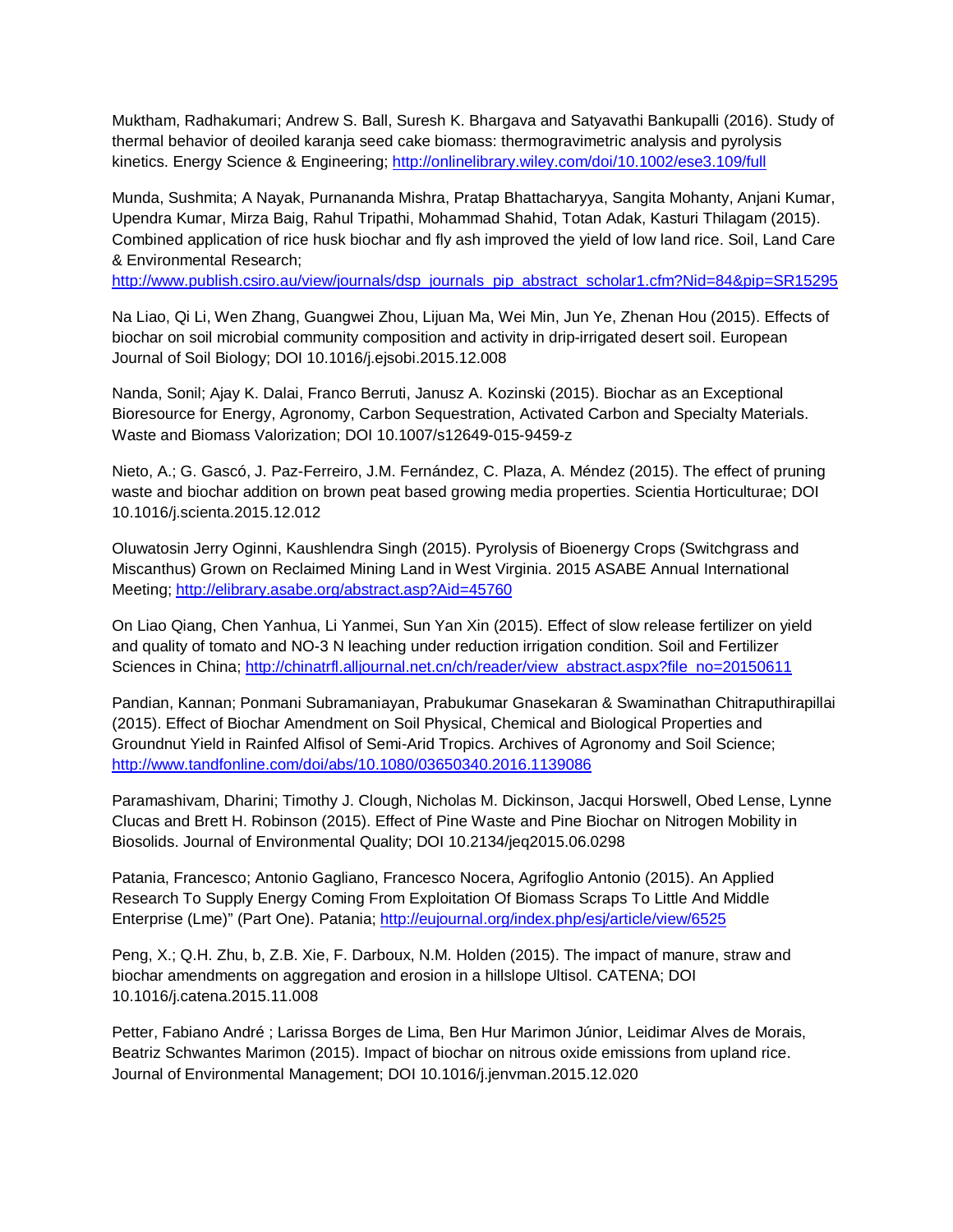Piscitelli, L.; A. Shaaban, D. Mondelli, G.N. Mezzapesa, T.M. Miano and S. Dumontet (2015). Use of Olive Mill Pomace Biochar as a Support for Soil Microbial Communities in an Italian Sandy Soil. Soil Horizons; DOI 10.2136/sh15-02-0006

Placido, Jersson; Sergio Capareda, Raghuparty Karthikeyan (2015). Production of humic substances from cotton stalks biochar by fungal treatment with Ceriporiopsis subvermispora. Sustainable Energy Technologies and Assessments; DOI 10.1016/j.seta.2015.11.004

Placido, Jersson; Sergio Capareda, Raghuparty Karthikeyan (2015). Production of humic substances from cotton stalks biochar by fungal treatment with Ceriporiopsis subvermispora. Sustainable Energy Technologies and Assessments; DOI 10.1016/j.seta.2015.11.004

Pradhana, Debalaxmi; R.K. Singha, Harisankar Bendub, Rachna Mund (2015). Pyrolysis of Mahua seed (Madhuca indica) – Production of biofuel and its characterization Energy Conversion and Management; DOI 10.1016/j.enconman.2015.11.042

Pugliese, M.; Gullino, M. L.; Garibaldi, A. (2015). The REFERTIL Project: standardization of compost and biochar quality and results in Piedmont, Italy. Protezione delle Coltur (Crop protection) ; <http://www.cabdirect.org/abstracts/20153403131.html>

Qian Xiao, Li-Xia Zhu, Hong-pei Zhang, Xiu-yun Li, Yu-fang Shen, Shi-qing Li (2015). Soil amendment with biochar increases maize yields in a semi-arid region by improving soil quality and root growth. Crop & Pasture Science;

[http://www.publish.csiro.au/view/journals/dsp\\_journals\\_pip\\_abstract\\_Scholar1.cfm?Nid=40&pip=CP1535](http://www.publish.csiro.au/view/journals/dsp_journals_pip_abstract_Scholar1.cfm?Nid=40&pip=CP15351) [1](http://www.publish.csiro.au/view/journals/dsp_journals_pip_abstract_Scholar1.cfm?Nid=40&pip=CP15351)

Qihong Zhu, Jun Wu, Lilin Wang, Gang Yang, Xiaohong Zhang (2015). Effect of Biochar on Heavy Metal Speciation of Paddy Soil. Water, Air, & Soil Pollution; DOI 10.1007/s11270-015-2680-3

Qiming Cheng, Qing Huang, Sardar Khan, Yingjie Liu, Zhenni Liao, Gang Li, Yong Sik Ok (2015). Adsorption of Cd by peanut husks and peanut husk biochar from aqueous solutions. Ecological Engineering; DOI 10.1016/j.ecoleng.2015.11.045

Qing Yang, Fei Han, Yingquan Chen, Haiping Yang, Hanping Chen (2015). Greenhouse gas emissions of a biomass-based pyrolysis plant in China. Renewable and Sustainable Energy Reviews; DOI 10.1016/j.rser.2015.09.049

Quin, P; S Joseph, O Husson, S Donne, D Mitchell, P Munroe, D Phelan, A Cowie & L Van Zwieten (2015). Lowering N2O emissions from soils using eucalypt biochar: the importance of redox reactions. Scientific Reports ;<http://www.nature.com/articles/srep16773?Trendmd-shared=0>

Rajapaksha, Anushka Upamali; Meththika Vithanage, Sang Soo Lee, Dong-Cheol Seo, Daniel C. W. Tsang, Yong Sik Ok (2015). Steam activation of biochars facilitates kinetics and ph-resilience of sulfamethazine sorption. Journal of Soils and Sediments; DOI 10.1007/s11368-015-1325-x

Rehrah, D.; R.R. Bansode, O. Hassan, M. Ahmedna (2015). Physico-chemical characterization of biochars from solid municipal waste for use in soil amendment. Journal of Analytical and Applied Pyrolysis; DOI 10.1016/j.jaap.2015.12.022

Ren-kou Xu, Nikolla P. Qafoku, Eric Van Ranst, Jiu-yu Li, Jun Jiang (2015). Adsorption Properties of Subtropical and Tropical Variable Charge Soils: Implications from Climate Change and Biochar Amendment. Advances in Agronomy; DOI 10.1016/bs.agron.2015.09.001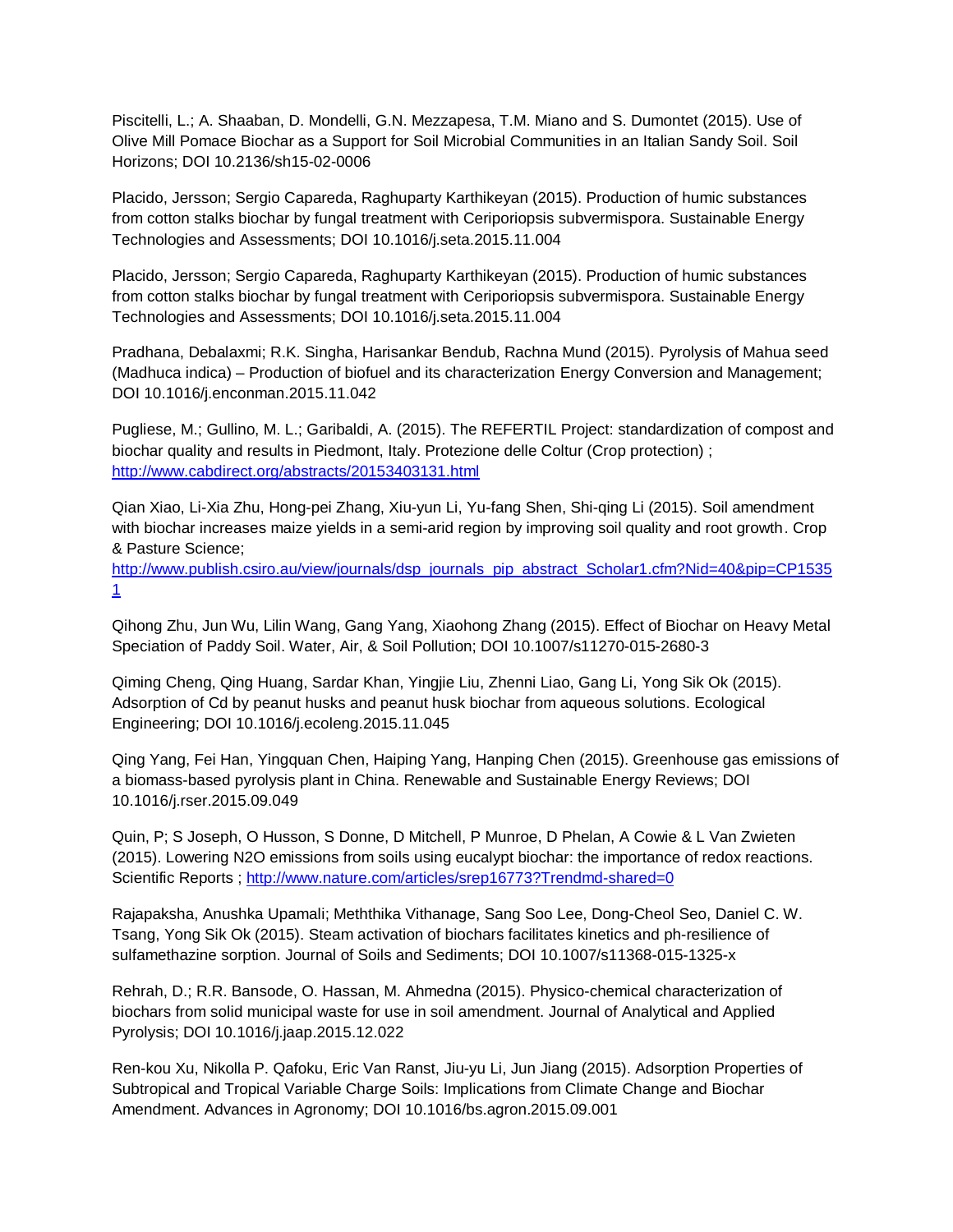Rey-Salgueiro, Ledicia; Beatriz Omil, Agustín Merino, Elena Martínez-Carballo, Jesús Simal-Gándara (2015). Organic pollutants profiling of wood ashes from biomass power plants linked to the ash characteristics. Science of The Total Environment; DOI 10.1016/j.scitotenv.2015.11.134

Rivas, James; Arthur Mc Carty (2015). Simultaneous Biochar and Syngas Production in a Top-Lit Updraft Biomass Gasifier. Thesis: NC State University;<http://repository.lib.ncsu.edu/ir/handle/1840.16/10715>

Ross, J. J.; D. H. Zitomer, T. R. Miller, C. A. Weirich and P. J. McNamara(2015). Emerging investigators series: pyrolysis removes common microconstituents triclocarban, triclosan, and nonylphenol from biosolids. Environmental Science: Water Research & Technology; <http://pubs.rsc.org/is/content/articlepdf/2016/ew/c5ew00229j>

Rui Shu, Fei Dang, Huan Zhong (2015). Effects of incorporating differently-treated rice straw on phytoavailability of methylmercury in soil. Chemosphere; DOI 10.1016/j.chemosphere.2015.11.037

Samjetsabam Bharati Devi (2015). Climate Change Mitigation by Soil Carbon Sequestration in Tropics— A Review. Green India: Strategic Knowledge for Combating Climate Change: Prospects & Challenges; [http://groupexcelindia.com/Online\\_cd/PDF/315.pdf.pdf](http://groupexcelindia.com/Online_cd/PDF/315.pdf.pdf)

Sandip Mondal, Kaustav Aikat, Gopinath Halder (2015). Ranitidine hydrochloride sorption onto superheated steam activated biochar derived from mung bean husk in fixed bed column. Journal of Environmental Chemical Engineering; DOI 10.1016/j.jece.2015.12.005

Santos, Bjorn S.; Sergio C. Capareda (2015). Energy sorghum pyrolysis using a pressurized batch reactor. Biomass Conversion and Biorefinery; DOI 10.1007/s13399-015-0191-5

Saquing, Jovita M.; Yu-Han Yu, and Pei C. Chiu (2015). Wood-Derived Black Carbon (Biochar) as a Microbial Electron Donor and Acceptor. Environmental Science & Technology; <http://pubs.acs.org/doi/abs/10.1021/acs.estlett.5b00354>

Schmalenberger, A.; A. Fox (2015). Bacterial Mobilization of Nutrients from Biochar-Amended Soils. Advances in Applied Microbiology; DOI.1016/bs.aambs.2015.10.001

Seok-Young Oh, Yong-Deuk Seo, Beomseok Kim, In Young Kim, Daniel K. Cha (2015). Microbial reduction of nitrate in the presence of zero-valent iron and biochar. Bioresource Technology; DOI 10.1016/j.biortech.2015.11.021

Seong-Yongju; Citasari Hendrasetiafitri (2015). Carbonization of oil palm empty fruit bunch (EFB) for biochar production. Korea Society of Industrial and Engineering Chemistry Research Papers; [http://www.papersearch.net/view/detail.asp?Detail\\_key=10916825](http://www.papersearch.net/view/detail.asp?Detail_key=10916825)

Shan, Danna; Shubo Deng, Tianning Zhao, Bin Wang, Yujue Wang, Jun Huang, Gang Yu, Judy Winglee, Mark R. Wiesner (2015). Preparation of ultrafine magnetic biochar and activated carbon for pharmaceutical adsorption and subsequent degradation by ball milling. Journal of Hazardous Materials; DOI 10.1016/j.jhazmat.2015.11.047

Shang J, Geng ZC, Zhao J, Geng R, Zhao YC (2015). Effects of biochar on water thermal properties and aggregate stability of Lou soil. The Journal of Applied Ecology; <http://europepmc.org/abstract/med/26710621>

Shao-bo Liu, Xiao-fei Tan, Yun-guo Liu, Yan-ling Gu, Guang-ming Zeng, Xin-jiang Hu, Hui Wang, Lu Zhou, Lu-hua Jiang and Bin-bin Zhao (2015). Production of biochars from Ca impregnated ramie biomass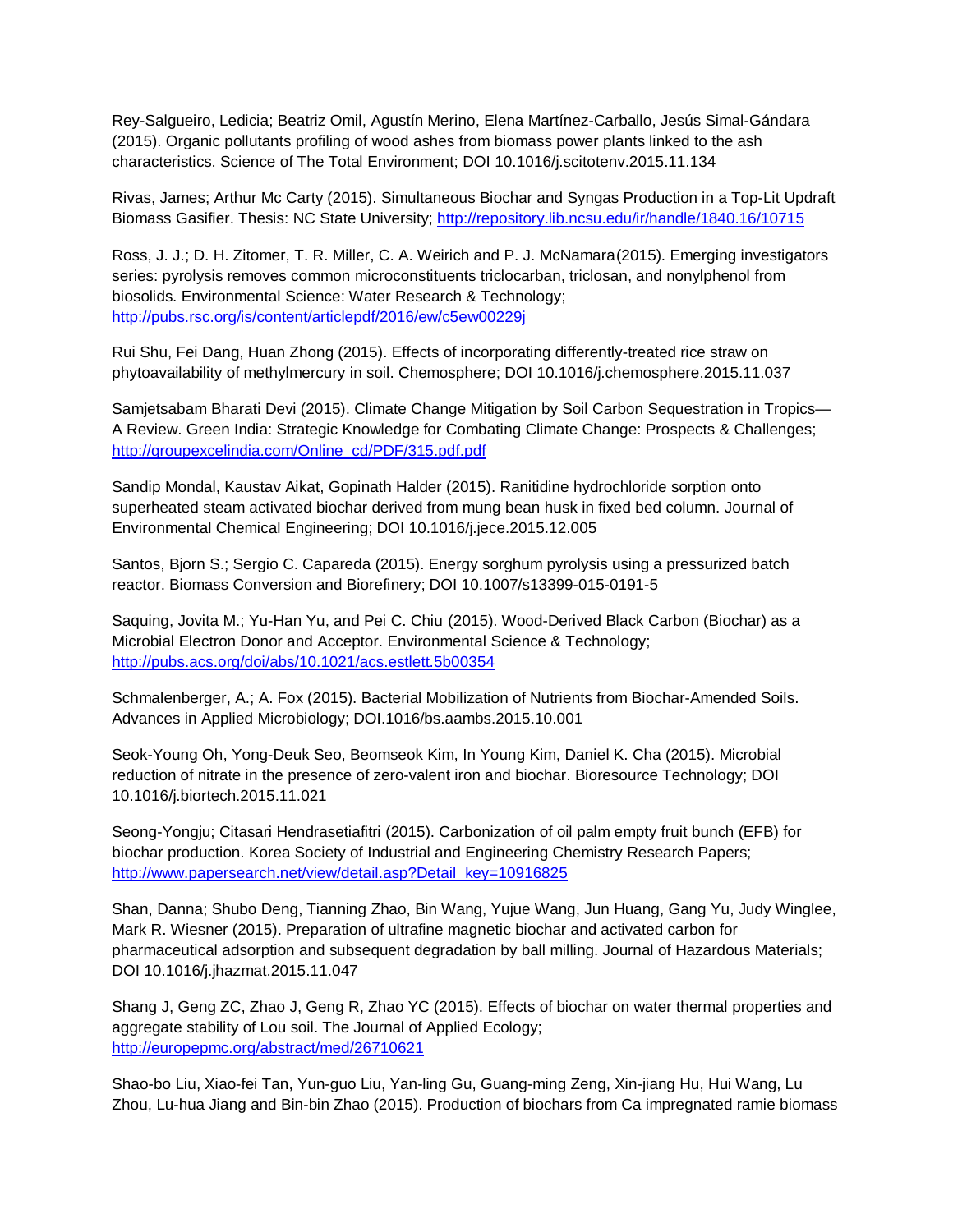(Boehmeria nivea (L.) Gaud.) and their phosphate removal potential. RSC Advances; <http://pubs.rsc.org/en/content/articlelanding/2016/ra/c5ra22142k#!divAbstract>

Shehzad, Areeb; Mohammed J.K. Bashir, Sumathi Sethupathi & Jun-Wei Lim (2015). An insight into the remediation of highly contaminated landfill leachate using sea mango based activated bio-char: optimization, isothermal and kinetic studies. Desalination and Water Treatment; <http://www.tandfonline.com/doi/abs/10.1080/19443994.2015.1130660>

Shuping Zhang and Yuanquan Xiong (2015). Washing pretreatment with light bio-oil and its effect on pyrolysis products of bio-oil and biochar. RSC Advances; <http://pubs.rsc.org/en/content/articlelanding/2015/ra/c5ra22350d#!divAbstract>

Sigua, G.C.; J.M. Novak, D.W. Watts, A.A. Szögi, P.D. Shumaker (2015). Impact of switchgrass biochars with supplemental nitrogen on carbon-nitrogen mineralization in highly weathered Coastal Plain Ultisols. Chemosphere; DOI 10.1016/j.chemosphere.2015.11.063

Situmeang, Yohanes Parlindungan; Made Adnyana, Nengah Netera Subadiyasa, Nyoman Merit (2015). Effect of Dose Biochar Bamboo, Compost, and Phonska on Growth of Maize (Zea mays L.) In Dryland. Situmeang;<http://www.insightsociety.org/ojaseit/index.php/ijaseit/article/view/609>

Smith, Pete (2016). Soil carbon sequestration and biochar as negative emission technologies. Global Change Biology;<http://onlinelibrary.wiley.com/doi/10.1111/gcb.13178/full>

Sohaimi, Khairunissa Syairah Ahmad; Norzita Ngadi (2015). Removal of Oil Using Activated Carbon from Textile Sludge Biochars. Applied Mechanics and Materials; DOI 10.4028/www.scientific.net/AMM.818.237

Suliman, Waled; James B. Harsh, Nehal I. Abu-Lail, Ann-Marie Fortuna, Ian Dallmeyer, Manuel Garcia-Perez (2015). Modification of biochar surface by air oxidation: Role of pyrolysis temperature. Biomass and Bioenergy; DOI 10.1016/j.biombioe.2015.11.030

Sun, Daquan; Jun Meng, Elvis Genbo Xu, Wenfu Chen (2015). Microbial community structure and predicted bacterial metabolic functions in biochar pellets aged in soil after 34 months. Applied Soil Ecology; DOI 10.1016/j.apsoil.2015.12.012

Takaya, C.A.; L.A. Fletcher, S. Singh, K.U. Anyikude, A.B. Ross (2015). Phosphate and ammonium sorption capacity of biochar and hydrochar from different wastes. Chemosphere; DOI 10.1016/j.chemosphere.2015.11.052

Tao Kan, Vladimir Strezov, Tim J. Evans (2015). Lignocellulosic biomass pyrolysis: A review of product properties and effects of pyrolysis parameters. Renewable and Sustainable Energy Reviews; DOI 10.1016/j.rser.2015.12.185

Tarves, Paul C.; Charles A Mullen, and Akwasi A Boateng (2015). Effects of Various Reactive Gas Atmospheres on the Properties of Bio-oils Produced using Microwave Pyrolysis. ACS Sustainable Chemistry & Engineering;<http://pubs.acs.org/doi/abs/10.1021/acssuschemeng.5b01016>

ThiHuong Nguyen; Yanan Tong; NhuTrung Luc; Cheng Liu (2015). Effects of Biochar on Chemical Properties of Three Types of Soil and Nutrient Uptake of Maize under Drought Stress. Advance Journal of Food Science and Technology; [http://www.airitilibrary.com/Publication/alDetailedMesh?docid=20424876-](http://www.airitilibrary.com/Publication/alDetailedMesh?docid=20424876-201509-201510160012-201510160012-539-545) [201509-201510160012-201510160012-539-545](http://www.airitilibrary.com/Publication/alDetailedMesh?docid=20424876-201509-201510160012-201510160012-539-545)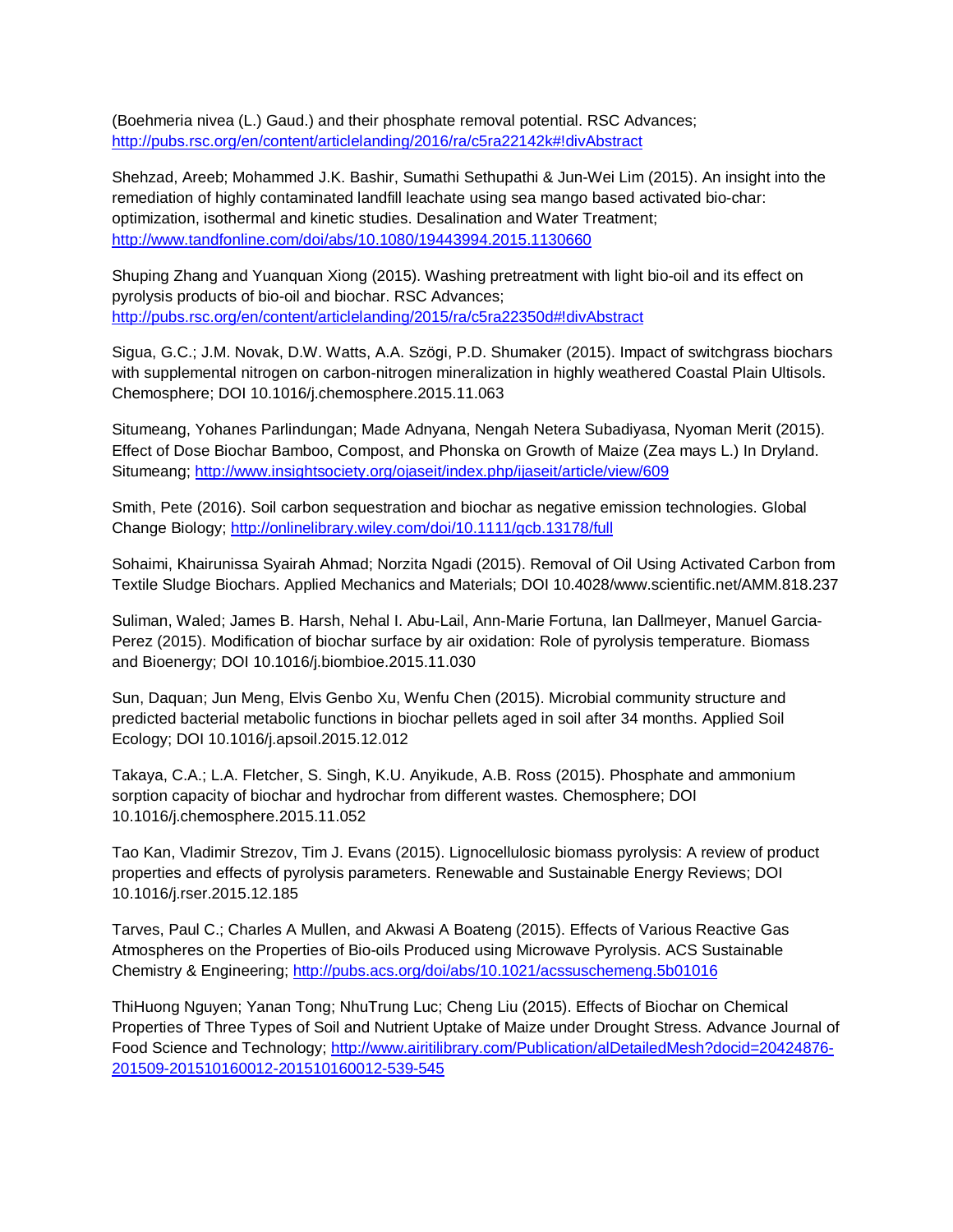Tiilikkala, Kari (2015). Opportunities for biochar production and use in Finland - peat replacement? Luke; <http://jukuri.luke.fi/handle/10024/531175>

Trakal, Lukáš; Veronika Veselská, Ivo Šafarík, Martina Vítková, Sylva Cíhalová, Michael Komárek (2015). Lead and cadmium sorption mechanisms on magnetically modified biochars. Bioresource Technology; DOI 10.1016/j.biortech.2015.12.056

Tripathi, Manoj; J.N. Sahu, P. Ganesan (2015). Effect of process parameters on production of biochar from biomass waste through pyrolysis: A review. Renewable and Sustainable Energy Reviews; <http://www.sciencedirect.com/science/article/pii/S1364032115012010> 10.1016/j.rser.2015.10.122

Uchimiya, Minori; Zhongzhen Liu, Karamat Sistani (2015). Field-scale fluorescence fingerprinting of biochar-borne dissolved organic carbon. Journal of Environmental Management; DOI 10.1016/j.jenvman.2015.12.009

Usman, A. R. A.; M. I. Al-Wabel, Y. S. Ok, A. Al-Harbi, M. Wahb-Allah, A. H. El-Naggar, M. Ahmad, A. Al-Faraj And A. Al-Omran (2015). Conocarpus biochar induces changes in soil nutrient availability and tomato growth under saline irrigation. Pedosphere

Vandecasteele, Bart; Tania Sinicco, Tommy D'Hose, Thijs Vanden Nest, Claudio Mondini (2015). Biochar amendment before or after composting affects compost quality and N losses, but not P plant uptake. Journal of Environmental Management; DOI 10.1016/j.jenvman.2015.11.045

Varga, Zsolt; Béres, András; Holes, Annamária; Aleksza, László (2015). Házi és üzemi komposztok csírázásgátló hatásának értékelése tenyészedényes modellkísérletben. Economica

Vijayanand, C.; S Kamaraj, S Sriramajayam, D Ramesh (2015). Biochar Production From Arecanut Waste. International Journal of Farm Sciences – Vijayanand; <http://inflibnet.ac.in/ojs/index.php/IJFS/article/view/3641>

Vithanage, Meththika; S.S. Mayakaduwa, Indika Herath, Yong Sik Ok, Dinesh Mohan (2015). Kinetics, thermodynamics and mechanistic studies of carbofuran removal using biochars from tea waste and rice husks. Chemosphere; DOI 10.1016/j.chemosphere.2015.11.002

Vongkhamchanh, Bounthavy; Sangkhom Inthapanya and T R Preston (2015). Methane production in an in vitro rumen fermentation is reduced when the carbohydrate substrate is fresh rather than ensiled or dried cassava root, and when biochar is added to the substrate. Livestock Research for Rural Development;<http://www.lrrd.cipav.org.co/lrrd27/10/bobb27208.html>

Vongsamphanh, Phanthavong; Viengsakoun Napasirth, Sangkhom Inthapanya and T R Preston (2015). Effect of biochar and leaves from sweet or bitter cassava on gas and methane production in an in vitro rumen incubation using cassava root pulp as source of energy. Livestock Research for Rural Development;<http://lrrd.cipav.org.co/lrrd27/4/phan27072.html>

Vu Q, de Neergaard A, Tran T, Hoang Q, Ly P, Tran T, Jensen L (2015). Manure, biogas digestate and crop residue management affects methane gas emissions from rice paddy fields on Vietnamese smallholder livestock farms. Nutrient Cycling in Agroecosystems; <https://cgspace.cgiar.org/handle/10568/69140>

Wade, James Patrick (2015). Biotic and Abiotic Remediation of Acetaminophen with Woodchip and Biochar-amended Woodchip Adsorbents. Thesis: Department of Biological Systems Engineering, Virginia Polytechnic Institute and State University;<https://vtechworks.lib.vt.edu/handle/10919/64157?Show=full>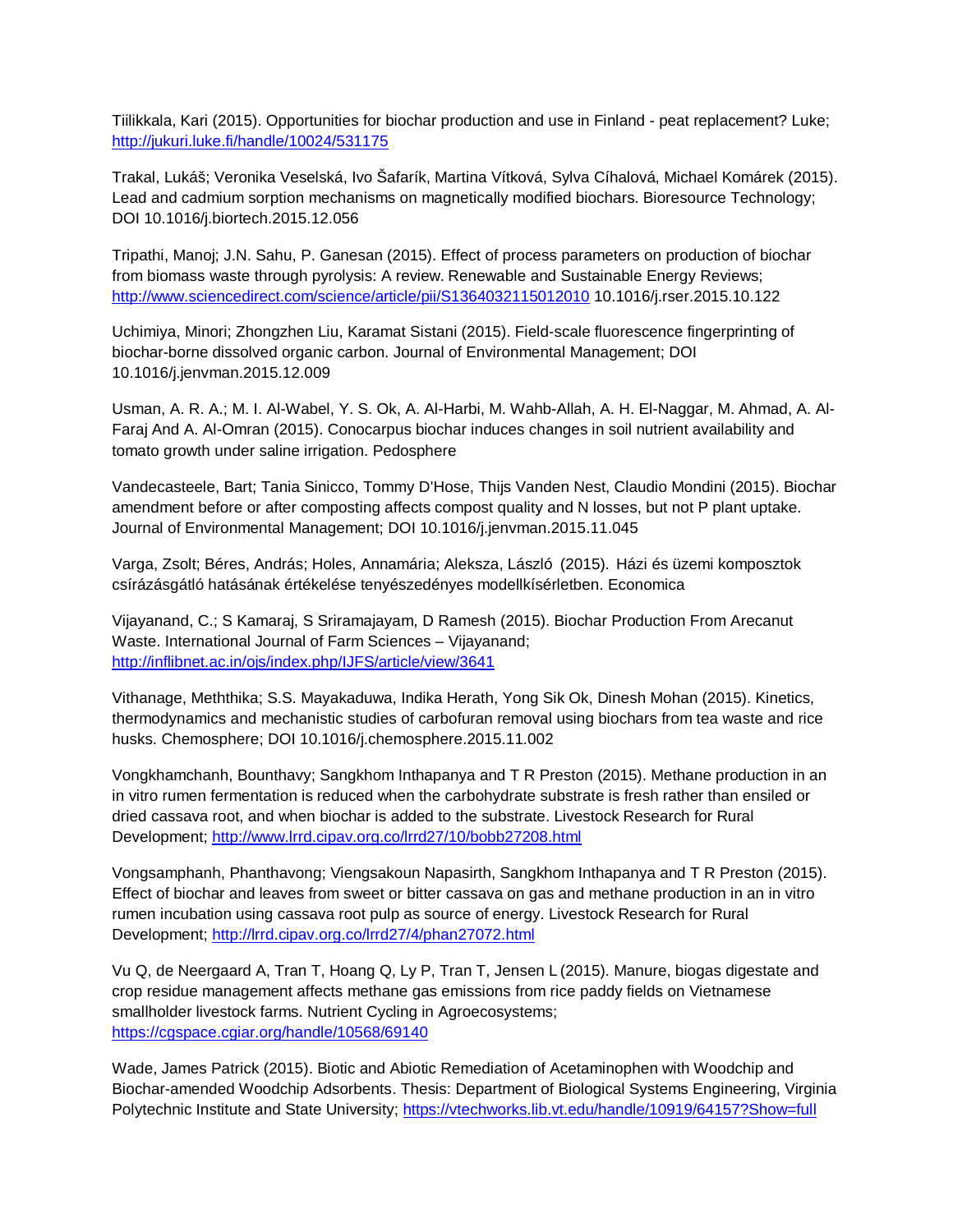Wang Jun; Chen Xian; Gui Pi; Wang limei; Zhong xiujuan; Mao xiaoyun (2015). Effects of pyrolysis temperature and time on the speciation and bioaccumulation of heavy metals derived from sludge. Journal of South China Agricultural University; http://www.cabdirect.org/abstracts/20153395395.html

Wani Hadi Utomo and Titiek Islami (2015). Nitrogen fertilizer requirement of maize (Zea mays L.) on biochar-treated soil. Book: Biochar for future food security: learning from experiences and identifying research priorities; [http://books.irri.org/LP18\\_content.pdf](http://books.irri.org/LP18_content.pdf) 

Widowati, W.H. Utomo, B. Guritno, and L.A. Soehono (2015). Evaluating the effects of biochar on N absorption and N use efficiency in maize. Book: Biochar for future food security: learning from experiences and identifying research priorities; http://books.irri.org/LP18\_content.pdf

Wiszniewska, A.; E. Hanus-Fajerska, E. Muszynska and K. Ciarkowska (2015). Natural organic amendments for improved phytoremediation of polluted soils: A review of recent progress. Pedosphere

Wúshixue; Wang Xin; Chén Càn; Peng Bo; Tan Changyin; Zhang Feng; Xu Yuqing; Chuang Yu Jia (2015). Characterization of biochar derived from water hyacinth, rice straw and sewage sludge and their environmental implications;

[http://www.actasc.cn/hjkxxb/ch/reader/view\\_abstract.aspx?File\\_no=20150210005](http://www.actasc.cn/hjkxxb/ch/reader/view_abstract.aspx?File_no=20150210005)

Xiaohui Fan, Zhiyun Ji, Min Gan, Xuling Chen, Qiang Li, Tao Jiang (2015). Influence of Preformation Process on Combustibility of Biochar and its Application in Iron Ore Sintering. ISIJ International; [https://www.jstage.jst.go.jp/article/isijinternational/55/11/55\\_ISIJINT-2015-332/\\_article](https://www.jstage.jst.go.jp/article/isijinternational/55/11/55_ISIJINT-2015-332/_article)

Xin Shen, Dao-You Huang, Xue-Fei Ren, Han-Hua Zhu, Shuai Wanga, Chao Xu, Yan-Bing He, Zun-Chang Luo, Qi-Hong Zhu (2015). Phytoavailability of Cd and Pb in crop straw biochar-amended soil is related to the heavy metal content of both biochar and soil. Journal of Environmental Management; DOI 10.1016/j.jenvman.2015.12.019

Xing Yang, Kouping Lu, Kim McGrouther, Lei Che, Guotao Hu, Qiuyue Wang, Xingyuan Liu, Leilei Shen, Huagang Huang, Zhengqian Ye, Hailong Wang (2015). Bioavailability of Cd and Zn in soils treated with biochars derived from tobacco stalk and dead pigs. Journal of Soils and Sediments; <http://link.springer.com/article/10.1007/s11368-015-1326-9>

Xinhao Ren, Hongwen Sun, Fei Wang, Fengmei Cao (2015). The changes in biochar properties and sorption capacities after being cultured with wheat for 3 months. Chemosphere; DOI 10.1016/j.chemosphere.2015.10.132

Yadav, Vineet; Pooja Shrivastava, Yogita Deshmukh, Karuna Shanker and Puja Khare (2015). Evaluation of solid phase extraction efficiency of functionalized biochar for polyphenols from Punica granatum. Asia-Pacific Journal of Chemical Engineering;<http://onlinelibrary.wiley.com/doi/10.1002/apj.1956/abstract>

Yang Wei Wei, Pan Liping, Zhang Chaolan, Yanjing Na, Qin Xia, Liangding Guo (2015). Effects of biomass charcoal on decrease of cadmium availability and degradation of atrazine in compound polluted soil. Chinese Journal of Environmental Engineering; [http://www.cjee.ac.cn/teepc\\_cn/ch/reader/view\\_abstract.aspx?file\\_no=20151279](http://www.cjee.ac.cn/teepc_cn/ch/reader/view_abstract.aspx?file_no=20151279)

Yang Yongxia, Zhang Jiawei, Wang Jing, Feng Xiaohu, Cui Hong (2015). Effects of Biochar on Plastid Pigment Metabolism in Flue-cured Tobacco. Tobacco Science & Technology; <http://d.wanfangdata.com.cn/periodical/yckj201510004>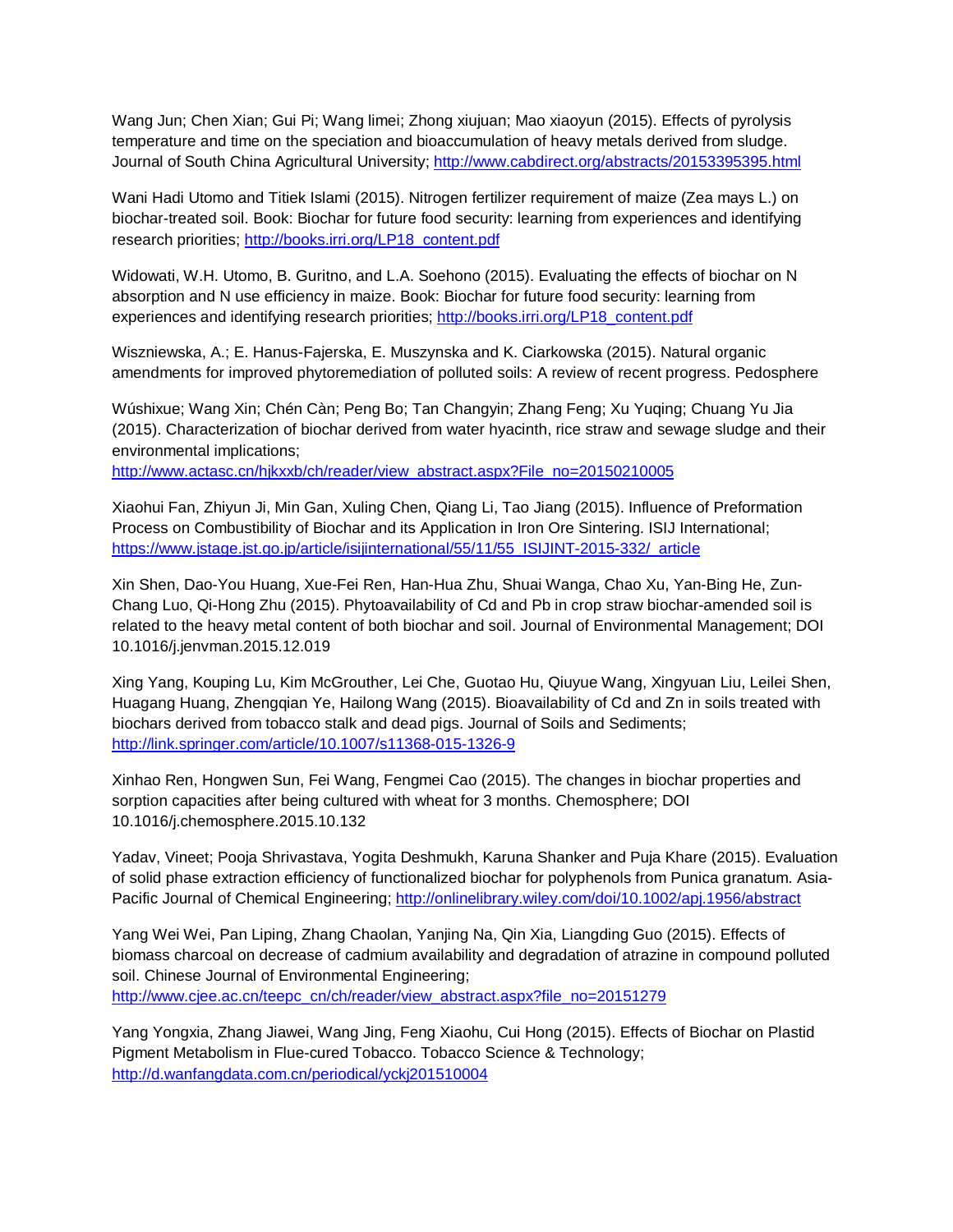Yang, F.; H.Y. Guo, D.L. Su, Z.Q. Cheng & S.H. Liao (2015). Environmental Assessment of Biochar for Security Applications. Book: Architectural, Energy and Information Engineering

Yanghui Sui, Jiping Gao, Caihong Liu, Wenzhong Zhang, Yu Lan, Shuhang Li, Jun Meng, Zhengjin Xu, Liang Tang (2015). Interactive effects of straw-derived biochar and N fertilization on soil C storage and rice productivity in rice paddies of Northeast China. Science of the Total Environment; DOI 10.1016/j.scitotenv.2015.11.079

Yao, Chunxue; Stephen Joseph; Li Lianqing; Pan Genxing; Yun Lin; Paul Munroe; Ben Pace; Sarasadat Taherymoosavi; Lukas Van; Zwieten; Torsten Thomas; Shaun Nielsen; Jun Ye; Scott Donne (2015). Developing More Effective Enhanced Biochar Fertilisers for Improvement of Pepper Yield and Quality. Pedosphere;<http://www.cnki.com.cn/CJFD/Detail.ashx?Url=/Article/CJFDTOTAL-TRQY201505008.htm>

Yaojun Zhang, Feng Lin, Xiaofei Wang, Jianwen Zou, Shuwei Liu (2015). Annual accounting of net greenhouse gas balance response to biochar addition in a coastal saline bioenergy cropping system in China. Soil and Tillage Research; DOI 10.1016/j.still.2015.11.006

Yingmei Lou, Stephen Joseph, Lianqing Li, Ellen R. Graber, Xiaoyu Liu, Genxing Pan (2015). Water Extract from Straw Biochar Used for Plant Growth Promotion: An Initial Test. Bioresources; [http://ojs.cnr.ncsu.edu/index.php/biores/article/view/biores\\_11\\_1\\_249\\_Lou\\_Water\\_Extract\\_Straw\\_Biocha](http://ojs.cnr.ncsu.edu/index.php/biores/article/view/biores_11_1_249_Lou_Water_Extract_Straw_Biochar_Plant_Growth) [r\\_Plant\\_Growth](http://ojs.cnr.ncsu.edu/index.php/biores/article/view/biores_11_1_249_Lou_Water_Extract_Straw_Biochar_Plant_Growth) 

Yingquan Chen, Haiping Yang, Xianhua Wang, Wei Chen, and Hanping Chen (2015). Biomass Pyrolytic Polygeneration System: Adaptability for Different Feedstocks. Energy & Fuels; <http://pubs.acs.org/doi/abs/10.1021/acs.energyfuels.5b02332>

Yitong Han, Xi Cao, Xin Ouyang, Saran P. Sohi, Jiawei Chen (2015). Adsorption kinetics of magnetic biochar derived from peanut hull on removal of Cr (VI) from aqueous solution: Effects of production conditions and particle size. Chemosphere; DOI 10.1016/j.chemosphere.2015.11.050

Yongsu Choe, Jungdeu Sin, Seon-il I, Kim Seongcheol (2015). Adsorption Characteristics of Aqueous Ammonium Using Rice hull-Derived Biochar. Korean Journal of Environmental Agriculture; [http://www.kpubs.org/article/articleMain.kpubs?articleANo=HGNHB8\\_2015\\_v34n3\\_155&viewType=article](http://www.kpubs.org/article/articleMain.kpubs?articleANo=HGNHB8_2015_v34n3_155&viewType=article)

Yong-Su Choi, Sung-Chul Kim, Joung-Du Shin (2015). Adsorption Characteristics and Kinetic Models of Ammonium Nitrogen using Biochar from Rice Hull in Sandy Loam Soil. Journal of Fertilizers Korea; <http://www.dbpia.co.kr/Journal/articledetail/NODE06539236>

Yoshizawa Hideharu (2015). Biochar as carbon storage and soil improvement material into the soil. Carbon; [https://www.jstage.jst.go.jp/article/tanso/2015/270/2015\\_027013/\\_article/-char/ja/](https://www.jstage.jst.go.jp/article/tanso/2015/270/2015_027013/_article/-char/ja/)

Yu Ying Liang, Xue Lihong, Yang Yang, Wang Jidong, Duàn Jìng Jìng, He Shiying, Yang Lin Zhang (2015). Influence of Biochar Addition on Soil Nitrogen Balance and Buffering Capacity for Vegetable Soil. Research of Environmental Sciences;

[http://www.hjkxyj.org.cn/hjkxyj/ch/reader/view\\_abstract.aspx?file\\_no=20151218](http://www.hjkxyj.org.cn/hjkxyj/ch/reader/view_abstract.aspx?file_no=20151218)

Yuan, Y (2015). Important Chemical Products from Macroalgae (Ascophyllum nodosum) Biorefinery by Assistance of Microwave Technology. Thesis: University of York;<http://etheses.whiterose.ac.uk/11198>

Yude Niu; Zhaojun Nie; Jinfeng Li; Zhijian Han; Hongxing Yang; Guoliang Wang; Yunpeng Mei; Xianfeng Li; Jianhua Tang; Xiefeng Ye; Hongen Liu (2015). Effects of Different Biochar Dosages and Types on